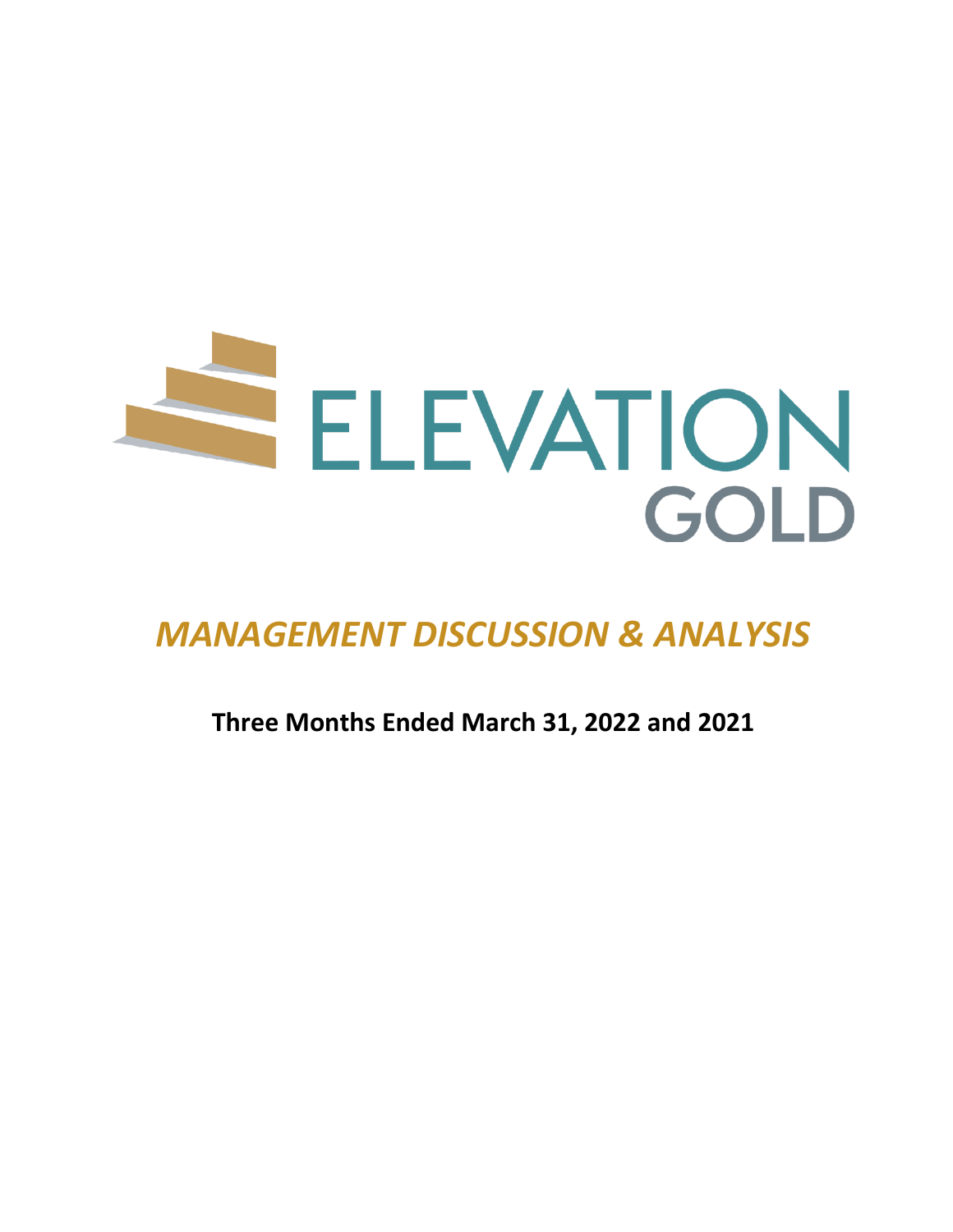# **Table of Contents**

| FUTURE ACCOUNTING POLICY CHANGES ISSUED BUT NOT YET IN EFFECT 12 |
|------------------------------------------------------------------|
|                                                                  |
|                                                                  |
|                                                                  |
|                                                                  |
|                                                                  |
| CAUTIONARY NOTE REGARDING FORWARD-LOOKING INFORMATION 16         |
|                                                                  |
|                                                                  |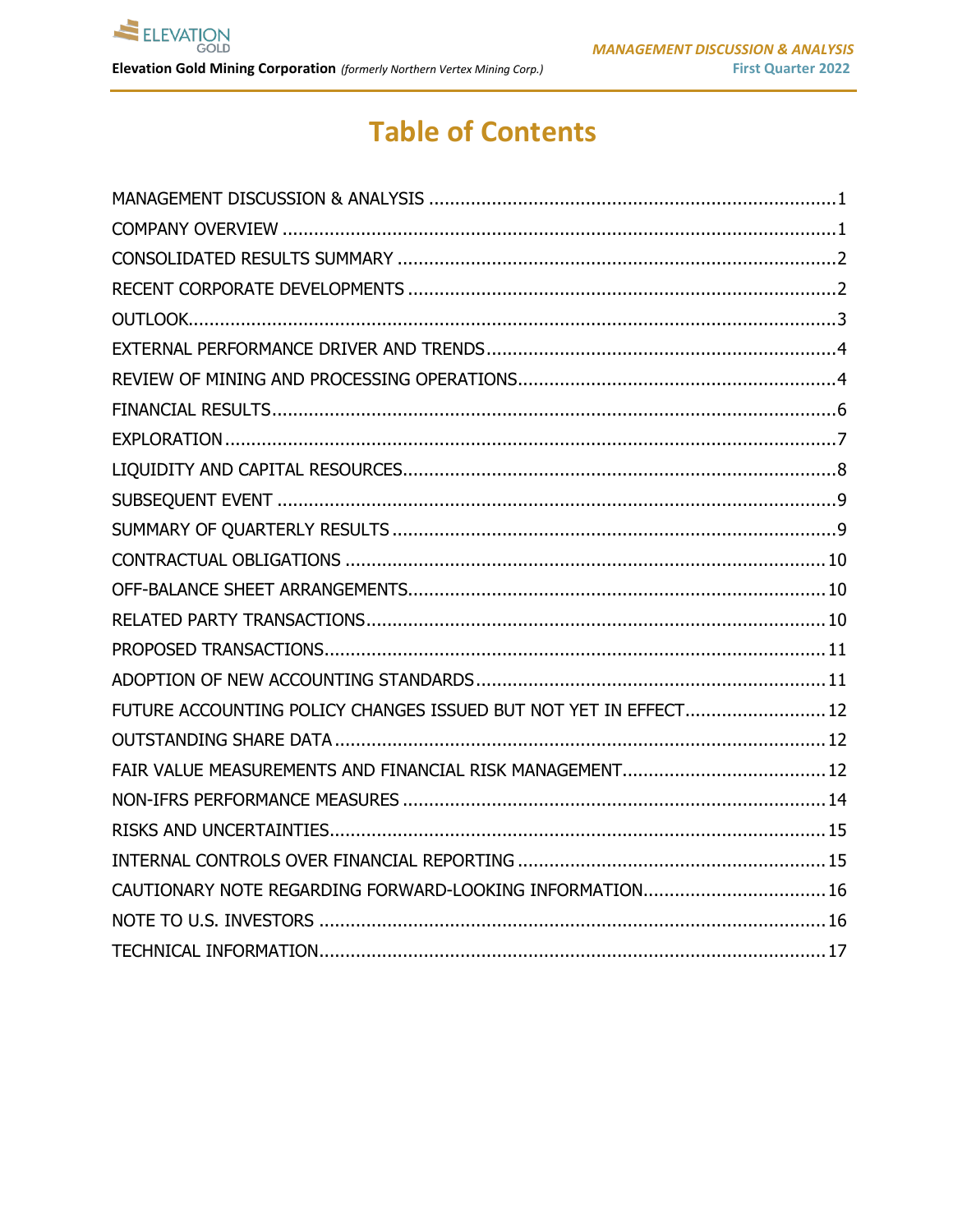# <span id="page-2-0"></span>**MANAGEMENT DISCUSSION & ANALYSIS**

This Management Discussion and Analysis ("MD&A") of Elevation Gold Mining Corporation (the "Company" or "Elevation"), has been prepared by management and approved by the Board of Directors as of May 26, 2022 and contains information that management believes is relevant to an assessment and understanding of the Company's financial position and the results of its operations and cash flows for the three months ended March 31, 2022 ("Q1 2022") and 2021 ("Q1 2021"). This MD&A should be read in conjunction with the unaudited interim consolidated financial statements for the three months ended March 31, 2022 and 2021, which are prepared in condensed format in accordance with International Financial Reporting Standards ("IFRS") as applicable to the preparation of the interim financial statements, including International Accounting Standard ("IAS") 34, *Interim Reporting*. The unaudited interim consolidated financial statements should also be read in conjunction with the audited consolidated financial statements for the year ended December 31, 2021, the six months transitional year ended December 31, 2020, and the year ended June 30, 2020.

Additional information, including this MD&A, the unaudited interim consolidated financial statements for the three months ended March 31, 2022 and 2021, the audited consolidated financial statements for the year ended December 31, 2021, the six months transitional year ended December 31, 2020, and the year ended June 30, 2020, press releases, and other corporate filings are available on the SEDAR website, [www.sedar.com](http://www.sedar.com/), and the Company's website, [www.elevationgold.com.](http://www.elevationgold.com/)

This MD&A contains certain non-IFRS measures. The Company believes these measures, in addition to information prepared in accordance with IFRS, provide investors with useful information to assist in their evaluation of the Company's performance and ability to generate cash flow from its operations. While these measures are intended to provide additional information, they should not be considered in isolation or as a substitute for measures of performance prepared in accordance with IFRS, as they do not have any standardized meaning prescribed under IFRS, and therefore may not be comparable to other issuers. References in this MD&A to total cash costs, all-in sustaining costs ("AISC"), average realized gold price, average realized cash margin, and adjusted EBITDA are all considered non-IFRS measures and for further details on these metrics, refer to the section *Non-IFRS Measures*.

This MD&A contains forward-looking statements and should be read in conjunction with the risk factors outlined in the *Risk Factors* and *Forward-Looking Statements* sections. This MD&A provides management's analysis of historical financial and operating results and provides estimates of the Company's future financial and operating performance based on information currently available. Actual results will vary from estimates and variances may be significant. Readers should be aware that historical results are not necessarily indicative of future performance.

All dollar amounts in this MD&A are expressed in U.S. dollars ("\$") unless otherwise noted. References to "CAD \$" are to the Canadian dollar.

# <span id="page-2-1"></span>**COMPANY OVERVIEW**

Elevation is a publicly listed gold and silver producer, engaged in the operation, acquisition, exploration and development of mineral properties located in the United States. The Company is incorporated under the laws of British Columbia, Canada and maintains its corporate head office at Suite 1920 – 1188 West Georgia Street, Vancouver, British Columbia, Canada. Elevation's common shares are listed on the TSX Venture Exchange ("TSXV") in Canada under the ticker symbol ELVT and on the NASDAQ OTC in the United States under the ticker symbol EVGDF.

The Company's principal operation is the 100% owned Moss Mine in Mohave County, Arizona. Elevation also holds the title to the Hercules exploration property, located in Lyon County, Nevada, which is a prospective gold exploration project. The Company's management and technical team are proven professionals with extensive experience in all aspects of mineral exploration, mine development, operations and capital markets. Key strategic priorities for the Company are to generate positive cashflow from operations, grow the Moss Mine and Hercules reserves and to acquire assets assertively leading to the long-term growth of the Company and shareholder value creation.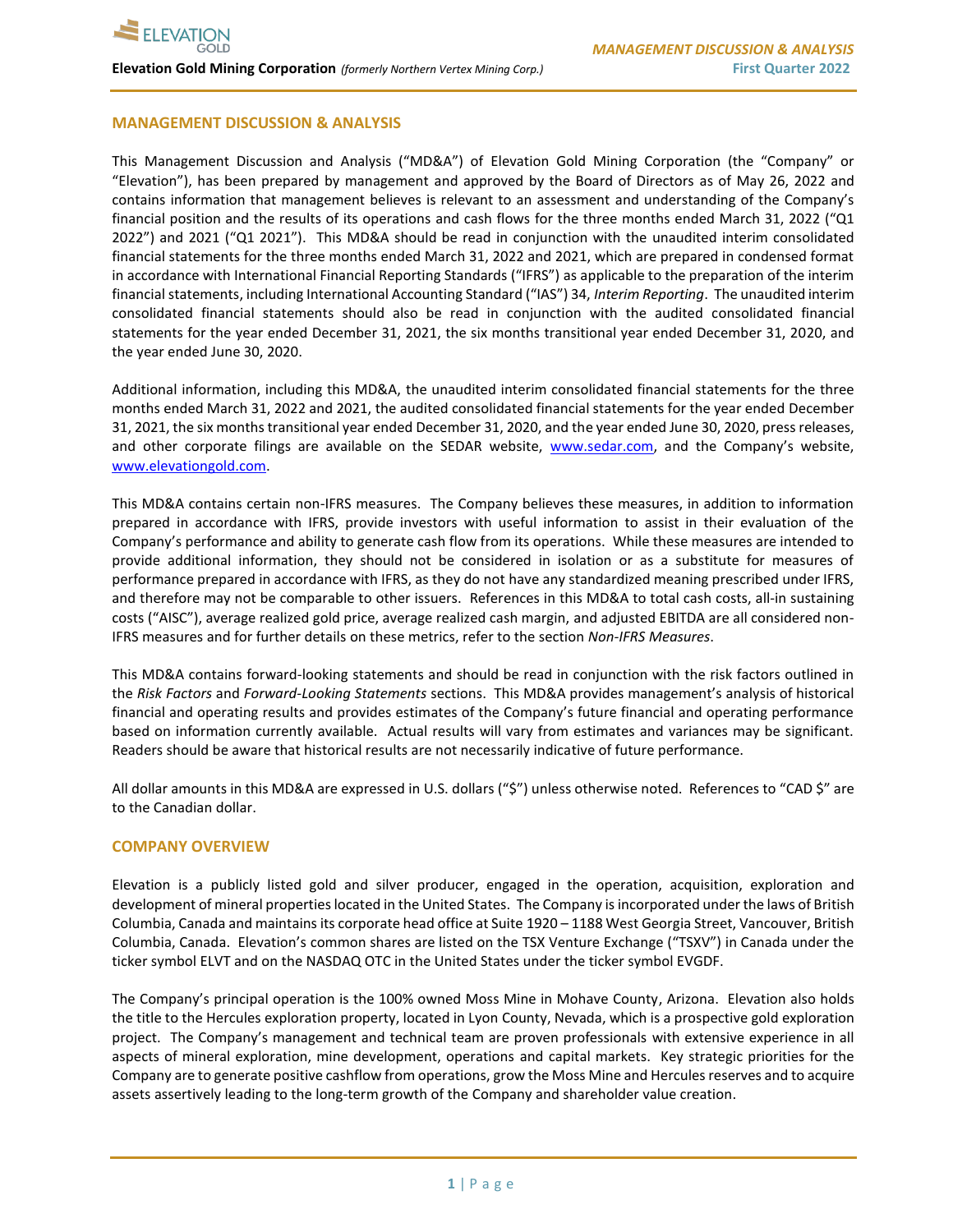Effective September 24, 2021, the Company changed its name from Northern Vertex Mining Corp. to Elevation Gold Mining Corporation. Prior to the change in the Company's name, the Company's common shares were trading on the TSXV under the ticker symbol NEE. At the same time, the Company also completed a consolidation of the issued and outstanding common shares based on one post-consolidation Common Share for every six pre-consolidation Common Shares. The common shares of the Company commenced trading on the TSX Venture Exchange on a post-consolidation basis on September 24, 2021. The exercise or conversion price and the number of shares issuable under the Company's outstanding stock options and convertible instruments were proportionately adjusted upon completion of the share consolidation. All information relating to earnings/loss per share, issued and outstanding common shares, share options and warrants, and per share amounts in this MD&A have been adjusted retrospectively to reflect the share consolidation.

# <span id="page-3-0"></span>**CONSOLIDATED RESULTS SUMMARY**

The following are financial and operational highlights for the three months ended March 31, 2022. Additional information and comparisons to prior periods is provided throughout this MD&A.

- Elevation produced 6,268 ounces of gold and 31,029 ounces of silver during Q1 2022 from 717,898 ore tonnes processed with average grades of 0.35 g/t gold and 3.02 g/t silver
- The Company generated total revenue of \$13.5 million on 6,512 ounces of gold and 52,970 ounces of silver sold. The average realized price of gold per ounce sold  $^{(1)}$  was \$1,881 and average realized cash margin per gold ounce sold  $(1)$  was \$233
- Income from mine operations before depreciation and depletion totaled \$1.5 million
- Completed a private placement, resulting in net proceeds to the Company of \$17.2 million
- Cash costs per ounce of gold sold <sup>(1)</sup> of \$1,648 and all-in sustaining costs ("AISC") per ounce of gold sold <sup>(1)</sup> of \$2,248.
- Continued multi-phase infill and resource expansion drilling program at the Moss Mine in Q1 2022, which includes 10,762 meters of reverse circulation drilling

(1) This is a non-IFRS measure, for further information refer to the *Non-IFRS Measures* section in this MD&A.

# <span id="page-3-1"></span>**RECENT CORPORATE DEVELOPMENTS**

#### **Completion of Private Placement and Debt Settlement**

During the three months ended March 31, 2022, the Company completed an equity financing, whereby a total of 43,301,000 units of the Company were issued at a price of CAD \$0.53 per unit for total gross proceeds of \$18.3 million. Each unit consists of one common share in the capital of the Company and one common share purchase warrant, each warrant entitling the holder to acquire an additional common share of the Company at an exercise price of CAD \$0.70 until March 24, 2027. The Company paid a total of \$1.2 million in cash for broker commissions, regulatory fees and legal expenses related to the financing. As consideration for services performed in connection with the equity financing, the broker received a total of 284,310 units and 2,313,750 broker warrants. The broker warrants have an exercise price of CAD \$0.53 per share and an expiry date of 2 years from the date of grant. The Company intends to use the net proceeds to further advance its Moss Mine project and for general working capital purposes.

Concurrent with the closing of the equity financing, the Company issued an aggregate of 5,592,890 additional units ("Debt Settlement Units") in partial settlement of certain short-term loans. The fair value of the Debt Settlement Units totaled \$2.4 million, which was applied to outstanding principal and interest on the short-term loans. As consideration for services performed in connection with the debt settlement, the broker received a total of 167,787 units and 167,787 broker warrants. The broker warrants have an exercise price of CAD \$0.53 per share and an expiry date of 2 years from the date of grant.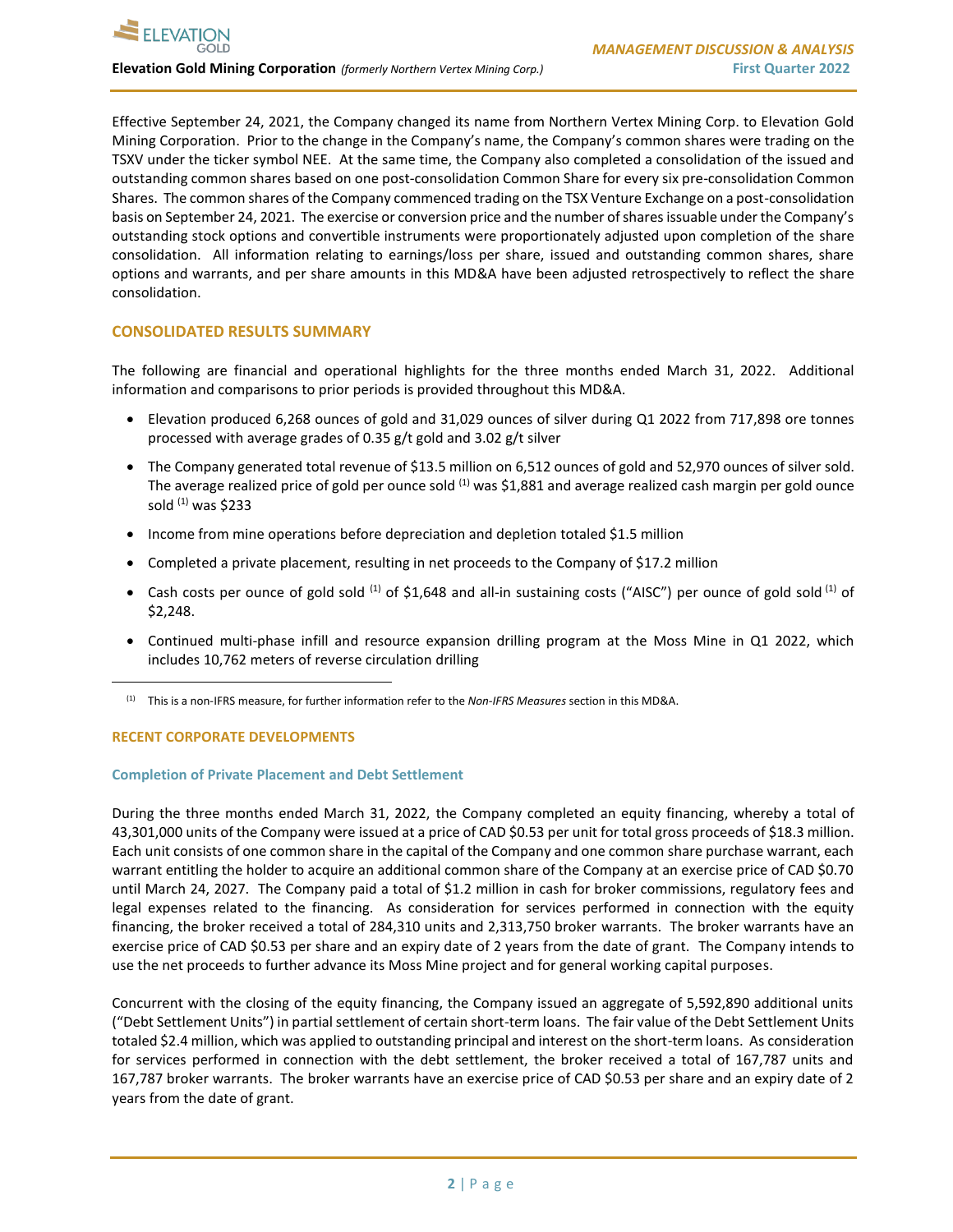# **Acquisition of Eclipse Gold Mining Corporation ("Eclipse")**

On February 12, 2021, the Company acquired Eclipse in exchange for 18,160,021 common shares of the Company with a fair value of \$39.4 million. As Eclipse was an exploration stage mining company, the acquisition was accounted for as an asset acquisition. Details of the accounting for the transaction, the total consideration paid in the acquisition of Eclipse, and the allocation to assets and liabilities acquired is included in Note 5 of the consolidated financial statements for the year ended December 31, 2021 and Note 3 of the condensed interim consolidated financial statements for the three months ended March 31, 2022 and 2021.

Eclipse is party to an option agreement, whereby it can obtain a 100% interest in the Hercules Project. The Hercules Project, part of the Como mining district, is located approximately 40 kilometers southeast of the city of Reno, in Lyon County, Nevada. A total of 1,323 unpatented and four patented lode mining claims comprise the property, covering approximately 10,000 hectares. Mineralization at the Hercules Project displays the characteristics of a lowsulphidation epithermal gold-silver system; these types of deposits are found throughout the Walker Lane Belt.

#### **Impact and Risks Associated with the Global Coronavirus Pandemic ("COVID-19") and Russian – Ukraine Conflict**

The COVID-19 pandemic has significantly impacted the global economy, disrupted global supply chains, and created significant volatility in the financial markets. To date, the impact of COVID-19 on Elevation's operational and financial performance has been effectively minimized through a combination of controls and strict safety protocols.

These measures have included monitoring employees and contractors for illness, physical distancing measures, implementation of remote work and video conferencing, cancellation of non-essential travel, screening questionnaires, adherence to mask mandates, and daily sanitation and routine deep cleaning of the workplace spaces. The Company continues to monitor lead times on critical spare parts and supplies and consumables and will consider bulk inventory purchases in the future if appropriate.

While the Company has not yet been significantly impacted by COVID-19, additional government or regulatory actions or inactions, in the future, around the world in jurisdictions where the Company or its suppliers operate may also have a potential significant, economic, and social impact. If the Company's operations are disrupted or suspended because of these or other measures, it may have a material adverse effect on the Company's business, results of operations and financial performance. The extent to which COVID-19 may impact the Company's future business and operations will depend on future developments that are highly uncertain and cannot be accurately estimated at this time.

During the quarter, continuing risks associated with global inflation and supply chain delivery were further heighted by the Russian – Ukraine conflict. To date, there has not been a significant impact on our operations relating to supply chain availability; however, inflationary increases on energy, fuel, and consumables are expected to impact operating costs for the remainder of the year. The Company continues to implement procurement strategies to mitigate the impact and to continue to monitor these risks.

# <span id="page-4-0"></span>**OUTLOOK**

Following the completion of the Company's equity financing in late March 2022 (see *Recent Corporate Developments* section above for details), the Company expects to complete several key capital projects during the remainder of 2022 including completing the construction of the new heap leach pad 2C, which is currently underway and expected to be completed in Q3 2022. The Company will also look to complete two new monitoring wells and additional production wells in Q2 2022. The monitoring wells are a requirement of an Aquifer Protection Permit, while the production water well project will secure water for operations as well as allow current operating water wells to be removed as part of the mine expansion at the Moss Mine.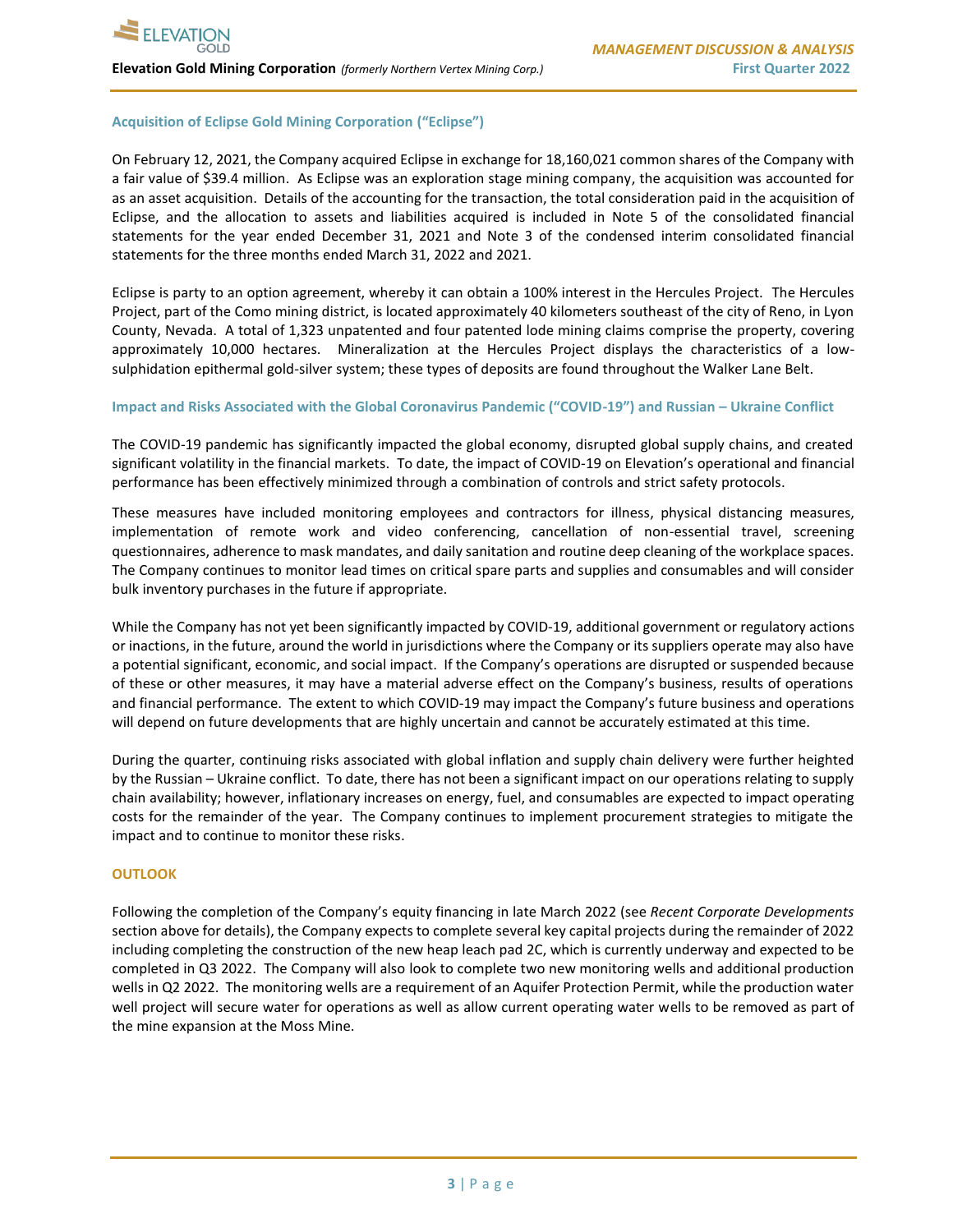The Company's operations continue to focus on overall efficiencies including drilling and blasting improvements that lead to increases in ore processing rates. For Q1 2022, the mine averaged 7,977 stacked ore tonnes per day, an increase of 5.6% from the year ended December 31, 2021. This rate increased further for the month of April 2022 to an average of 8,770 stacked ore tonnes per day as the Company continues to improve quality control for mine drilling and blasting and maintains meticulous oversight on scheduled crusher maintenance. Mining operations also continue to progress, with higher-grade ore mined from the East Pit beginning in Q2 2022.

The Company continues its exploration program into Q2 2022 and will explore both along strike and within the footprint of the Moss Mine Project. Additionally, the Company anticipates drilling other high priority regional targets in Q2/Q3 2022, depending on the availability of road construction contractors and drill rigs.

# <span id="page-5-0"></span>**EXTERNAL PERFORMANCE DRIVER AND TRENDS**

The price of gold is a significant factor in determining the Company's profitability, financial performance, and cash flow from operations. The price of gold is subject to volatile price fluctuations and can be affected by numerous economic conditions including supply and demand, interest rates, and global and political issues, such as the ongoing COVID-19 pandemic and most recently the Ukraine-Russia conflict. Management considers the gold price outlook for the remainder of 2022 and longer-term to be favourable and is committed to being an unhedged seller of gold. As of March 31, 2022, the price of gold closed at \$1,942 per ounce, up 7.5% from December 31, 2021. The average spot gold price for Q1 2022 was \$1,877 (year ended December 31, 2021: \$1,799). Overall, despite continued day-to-day volatility in the overall price, gold continues to trade at a historically high value.

# <span id="page-5-1"></span>**REVIEW OF MINING AND PROCESSING OPERATIONS**

The Company operates an open pit mine and extracts precious metals with a heap leach and Merrill Crowe circuit to produce gold and silver doré. The table below presents operational highlights for the periods presented.

|                                  |           | <b>Three Months Ended</b> | <b>Three Months Ended</b> |
|----------------------------------|-----------|---------------------------|---------------------------|
|                                  |           | March 31, 2022            | March 31, 2021            |
| <b>Mining</b>                    |           |                           |                           |
| Ore mined                        | t         | 735,217                   | 705,654                   |
| Waste mined                      | t         | 1,448,519                 | 1,516,453                 |
| <b>Total mined</b>               |           | 2,183,736                 | 2,222,107                 |
| Strip ratio                      | waste/ore | 1.97                      | 2.15                      |
| <b>Crushing</b>                  |           |                           |                           |
| Tonnes stacked                   | t         | 717,898                   | 692,688                   |
| Tonnes stacked per day (average) | tpd       | 7,977                     | 7,697                     |
| Contained gold ounces stacked    | <b>OZ</b> | 8,050                     | 10,704                    |
| Contained silver ounces stacked  | <b>OZ</b> | 69,634                    | 153,275                   |
| Gold grade                       | g/t       | 0.35                      | 0.48                      |
| Silver grade                     | g/t       | 3.02                      | 6.88                      |
| <b>Processing</b>                |           |                           |                           |
| Merrill Crowe recovery - gold    | %         | 97                        | 99                        |
| Gold ounces produced             | <b>OZ</b> | 6,268                     | 8,787                     |
| Silver ounces produced           | OZ.       | 31,029                    | 84,382                    |
| <b>Sales</b>                     |           |                           |                           |
| Gold ounces sold                 | <b>OZ</b> | 6,512                     | 8,121                     |
| Silver ounces sold (1)           | <b>OZ</b> | 52,970                    | 71,931                    |

(1) Includes silver ounces purchased and sold to the final customer to deliver deferred ounces relating to silver streaming agreement.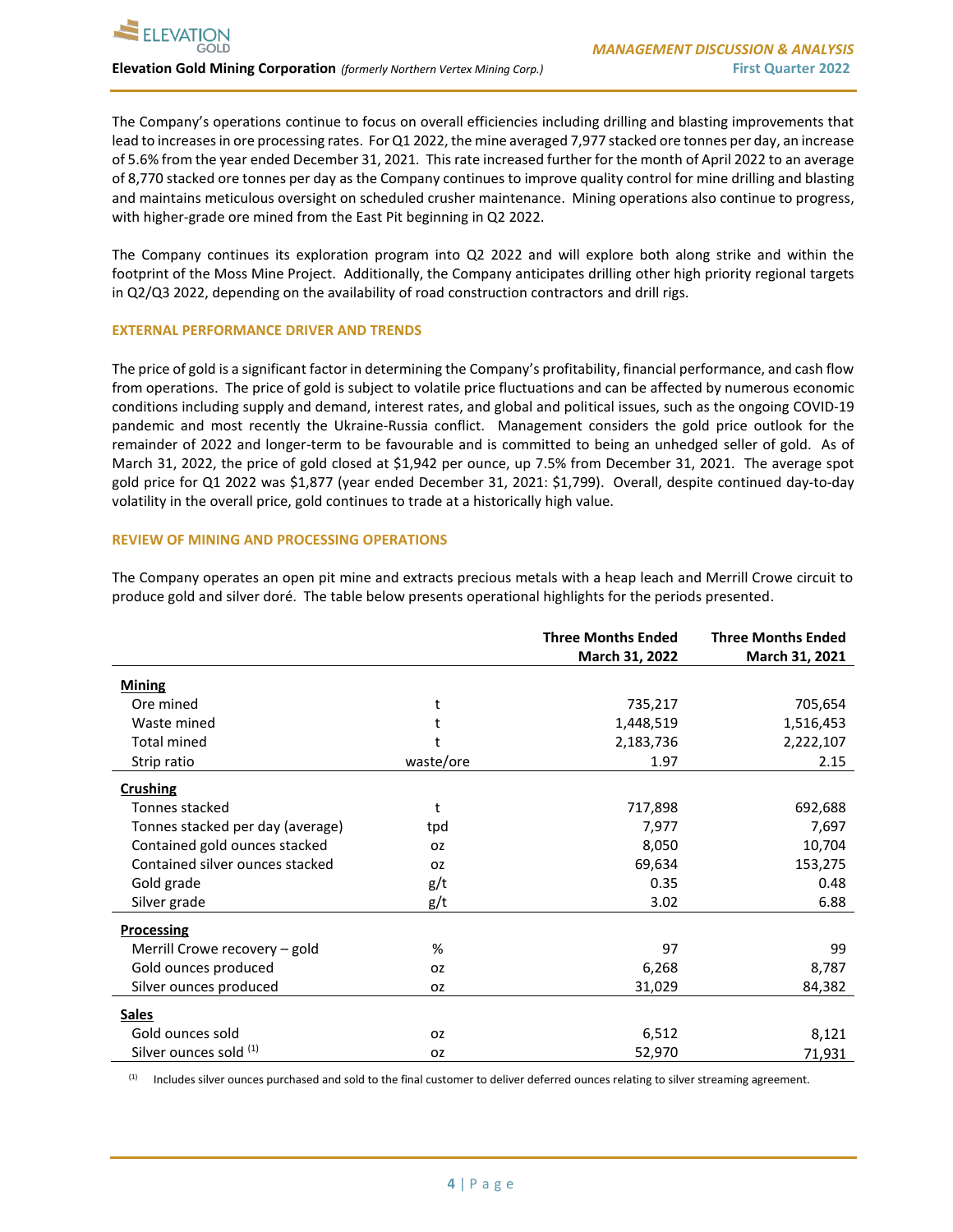#### **Mining**

During Q1 2022, a total of 735,217 tonnes of ore was mined at a strip ratio of 1.97, with almost all the ore mined from the West Pit which is lower-grade material and lower waste strip. During the period, the East Pit layback was advanced significantly and in early Q2 2022, the Company expects to open the East Pit to full production and thereby reach higher-grade material for processing. The small quantity of ore from the East Pit that was mined in January 2022, resulted in oversize material that required longer lead times to break and deliver it to the crusher. Overall fragmentation was acceptable and improved over the course of the quarter.

During Q1 2021, a total of 705,654 tonnes of ore was mined at a strip ratio of 2.15. From the period September 2020 through to March 2021, the Company was ramping up operations in the West Pit, conducting consistent production and operating procedures in the East Pit, and ceased daily operations in the Center Pit. Over the course of the period, ore supplied by the Center Pit was replaced with lower-grade material from the West Pit, while mining in the East Pit continued to encounter pods of high-grade material, with extra waste movement due to a small slough in the south wall of the East Pit, thereby creating additional waste tonnes moved and increasing the strip ratio for the period.

# **Crushing and Stacking**

During Q1 2022, the average daily crushing rate was 7,977 tonnes per day, resulting in a total of 717,898 crushed tonnes at an average gold grade of 0.35 grams per tonne ("g/t") and an average silver grade of 3.02 g/t. Stacked gold ounces totaled 8,050 for the quarter. Crusher utilization rates increased steadily over the period from 68.1% in January 2022 (due to scheduled and unscheduled downtime and oversize material issues from the East Pit in early January 2022) to 81.4% in March 2022, with utilization rates rising as more effective drilling and blasting techniques were used. The Company continues to remain diligent in blasting techniques to maintain proper fragmentation, and preventative maintenance over the entire crushing process.

In March 2022, the Company commenced a program of advance staking on the heap leach pad. Advance stacking uses freshly placed material to support grasshopper lines, and this ore material cannot be leached until the grasshoppers are relocated, which affects short term production. With the opposite approach, retreat stacking, freshly leached material supports grasshopper lines. In an advance stacking program, full design cycle times are realized, and fewer grasshopper and piping moves are required when compared to retreat stacking. The advance stacking program created an increase in pad inventory during the month of March 2022, but following the completion of the advance stacking program, the new ore commenced leaching in late April 2022.

During Q1 2021, the average daily crushing rate was 7,697 tonnes per day, resulting in a total of 692,688 crushed tonnes at an average gold grade of 0.48 g/t and an average silver grade of 6.88 g/t. Stacked gold ounces for the quarter were 10,704 in total. During the period the Company addressed various crushing bottlenecks including, down time due to conveyor moves, blockages tied to large rocks in the feed hopper, and feed loader restrictions. With drill and blast operations stabilized, ore feed sizes to the crusher were meeting historic norms, and the crusher demonstrated consistent higher throughput rates per day.

#### **Processing**

During Q2 2021, a total of 6,268 gold ounces(Q1 2021 – 8,787 gold ounces) and 52,970 silver ounces (Q1 2021 – 84,382 silver ounces) were produced. The Merrill Crowe recovery process remained highly efficient for both periods presented, averaging 98% in Q2 2021 compared to 99% in Q1 2021. The decrease in ounces produced is the result of the lower grade ore sourced from the West Pit in Q1 2022 when compared to Q1 2021 and the advanced stacking process commenced in Q1 2022 discussed above.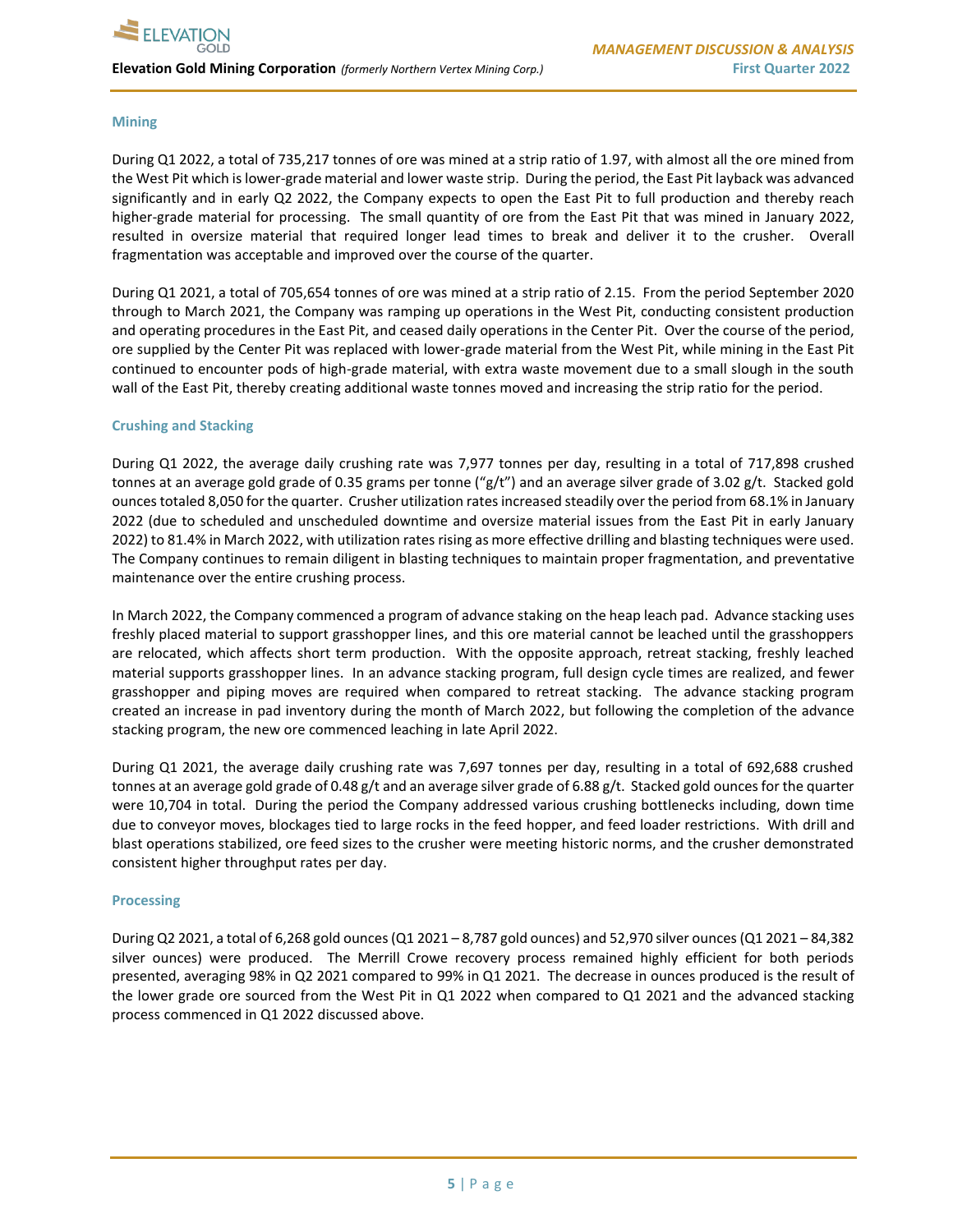# **Elevation Gold Mining Corporation** *(formerly Northern Vertex Mining Corp.)* First Quarter 2022

# <span id="page-7-0"></span>**FINANCIAL RESULTS**

The net income (loss) for the three months ended March 31, 2022 and 2021 is comprised of the following items:

| (in thousands of dollars)                               | <b>Three Months Ended</b><br>March 31, 2022 |   | <b>Three Months Ended</b><br>March 31, 2021 |
|---------------------------------------------------------|---------------------------------------------|---|---------------------------------------------|
| Revenue                                                 | \$<br>13,535                                | Ś | 16,402                                      |
| <b>Production costs</b>                                 | (11, 399)                                   |   | (10, 203)                                   |
| Royalties                                               | (619)                                       |   | (902)                                       |
| Mine operating income before depreciation and depletion | 1,517                                       |   | 5,297                                       |
| Depreciation and depletion                              | (1,607)                                     |   | (2, 177)                                    |
| Earnings (loss) from mine operations                    | (90)                                        |   | 3,120                                       |
| Corporate administrative expenses                       | (751)                                       |   | (1, 573)                                    |
| Finance costs                                           | (1,539)                                     |   | (1, 566)                                    |
| Gain (loss) on revaluation of derivative liabilities    | 770                                         |   | (1,638)                                     |
| Other                                                   | (97)                                        |   | 82                                          |
| Loss for the period                                     | \$<br>(1,707)                               |   | (1, 575)                                    |

Elevation Gold continues to benefit from historically high gold prices. Average realized gold per ounce sold for Q1 2022 was \$1,881, compared to \$1,801 for Q1 2021. During Q1 2022, the Company sold a total of 6,512 gold ounces and 52,970 silver ounces for total revenue of \$13.5 million. For Q1 2021, the Company sold 8,121 ounces of gold and 71,931 ounces of silver for total revenue of \$16.4 million. The Company benefited from mining significantly highergrade material during Q1 2021 compared to Q1 2022, with process grades averaging 0.48 g/t gold vs 0.35 g/t gold respectively for each period.

Operating income from mine operations excluding depreciation and depletion was \$1.5 million for Q1 2022 compared to \$5.3 million for Q1 2021. The reduction compared to the prior fiscal year was largely driven by reduction in grade, which was mined out of the West Pit resulting in less overall revenue. Production costs are comprised of mining, processing, maintenance, site administration and site share-based compensation, net of inventory changes and include write-downs of inventories due to net realizable value impairments. Total production costs increased period over period by \$1.2 million with approximately half related to increased costs on materials and consumables (including diesel, water purchases, cyanide, and other agents used in production) and the remainder related to increased expenditures on crusher repair and maintenance and salary and bonus payments accruals for site based employees.

Depletable mineral properties and most assets included in plant and equipment are depleted on a units of production basis over the life of the mine. Depletion and depreciation rates for all periods are consistent with units of contained gold ounces stacked on the heap leach pad and reduced depreciation and depletion expense reflects the lower production period over period.

Decreases in royalty expenses for Q1 2022 (as a percentage of revenue) have occurred as mining operations move away from a certain section of the Center/West Pit, which contains a particular claim with a higher burdened royalty, resulting in the overall royalty rate reducing in the future from 6% to approximately 4.75% and was not mined significantly in Q1 2022.

The decrease in corporate administrative expenses is driven by a one-time severance payment of \$0.9 million that occurred in Q1 2021 and a reduction in marketing activities and consulting/legal expenditures relating to group restructuring.

Finance costs during Q1 2022 are consistent with Q1 2021.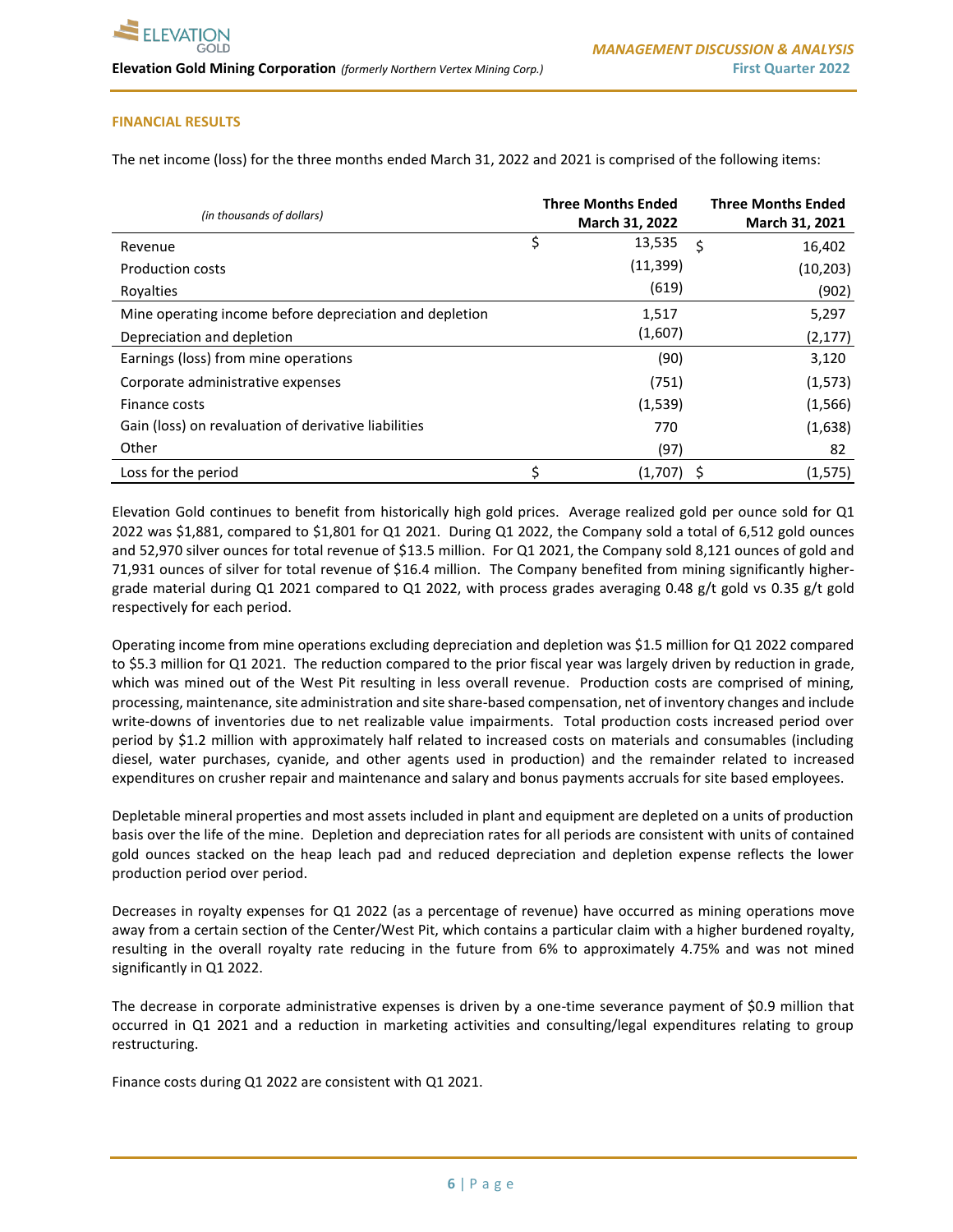Gain (loss) on revaluation of derivative liabilities includes the changes to the silver stream embedded derivative, the warrant derivatives, and the convertible debenture derivatives. The silver stream embedded derivative is valued using a Monte Carlo simulation valuation model that uses key inputs including silver forward curve prices, long-term silver production volatility, anticipated silver production, and other metrics. The warrant and convertible debenture derivatives are calculated using a Black-Scholes option model and use key inputs such as share price and volatility. Changes to the valuation of derivatives can be material from period to period.

Other income relates to foreign exchange adjustments.

#### Impairment assessment

During the year ended December 31, 2021, management of the Company completed an assessment of impairment indicators for the Moss Mine cash generating unit ("CGU"), as the Company's market capitalization fell below the carrying value of net assets. Accordingly, the Company estimated the recoverable amounts of the CGU and compared them to the varying value of the CGU. The recoverable amount was determined using a discounted future cash-flow model. After a review of the Company's impairment model and consideration of mineral reserves and resources, it was determined that no impairment is to be recognized for the Moss Mine CGU as of December 31, 2021.

#### Key assumptions in impairment assessment and sensitivity analysis

The projected cash flows used in impairment testing are significantly affected by changes in assumptions. Key assumptions included by management in the discounted cash-flow model included a gold price ranging from \$1,750 to \$1,850, gold and silver recoveries of 80% and 43%, respectively, as indicated in life of mine plans, in-situ value per ounce of gold mineral reserves and resources of \$75, and real after-tax discount rate of 5%. The Company performed a sensitivity analysis on these key assumptions. Based on the impairment testing performed at December 31, 2021, the sensitivity to changes in these key assumptions is as follows:

- a 10% decrease in the short- and long-term gold price would result in an impairment of \$1.6 million,
- a 10% decrease in gold recoveries would result in an impairment of \$2.7 million, and
- a 5% increase in the real after-tax discount rate would not result in any impairment.

# <span id="page-8-0"></span>**EXPLORATION**

Exploration work during Q1 2022 was focused at the Moss Mine. During the quarter, the Company completed a total of 41 reverse circulation ("RC") drill holes totalling 10,048 meters, of which approximately 50% of the meters drilled were in the West Pit or the West Pit extension, 18% were in the East Pit extension, and the remaining 32% were related to condemnation drilling beneath the proposed heap leach 3B pad. Infill and near-mine drilling continues at the Moss Mine with two RC drill rigs active in the area and assay results are pending for numerous additional holes drilled as part of the infill and near-mine drilling program and will be released upon receipt, compilation and analysis.

On May 3, 2022, Elevation announced the results of several drill holes completed in late 2021 and early 2022, which focused on infill and resource expansion drilling targeting the Moss and Ruth Veins and associated hanging wall stockwork beneath and adjacent to the West Pit, as well as condemnation drilling in the proposed heap leach pad 3B area. For a listing of full drill results, notes, and links to drill hole and location maps refer to the Company's news release available on the Company's website or on SEDAR. Highlights from the release include the following drill holes:

- Drillhole AR21-562R intersected 344.42 meters of hanging wall stockwork mineralization grading 0.31 g/t gold ("Au") and 1.12 g/t silver ("Ag"), starting at surface
- Drillhole AR21-560R intersected 137.16 meters of hanging wall stockwork mineralization grading 0.30 g/t Au and 1.92 g/t Ag starting at surface, including 22.86 meters grading 0.47 g/t Au and 1.35 g/t Ag
- Drillhole AR21-545R intersected 88.39 meters grading 0.40 g/t Au and 4.29 g/t Ag in the Moss Vein and associated hanging wall stockwork starting at surface, including 27.43 meters grading 0.67 g/t Au and 7.13 g/t Ag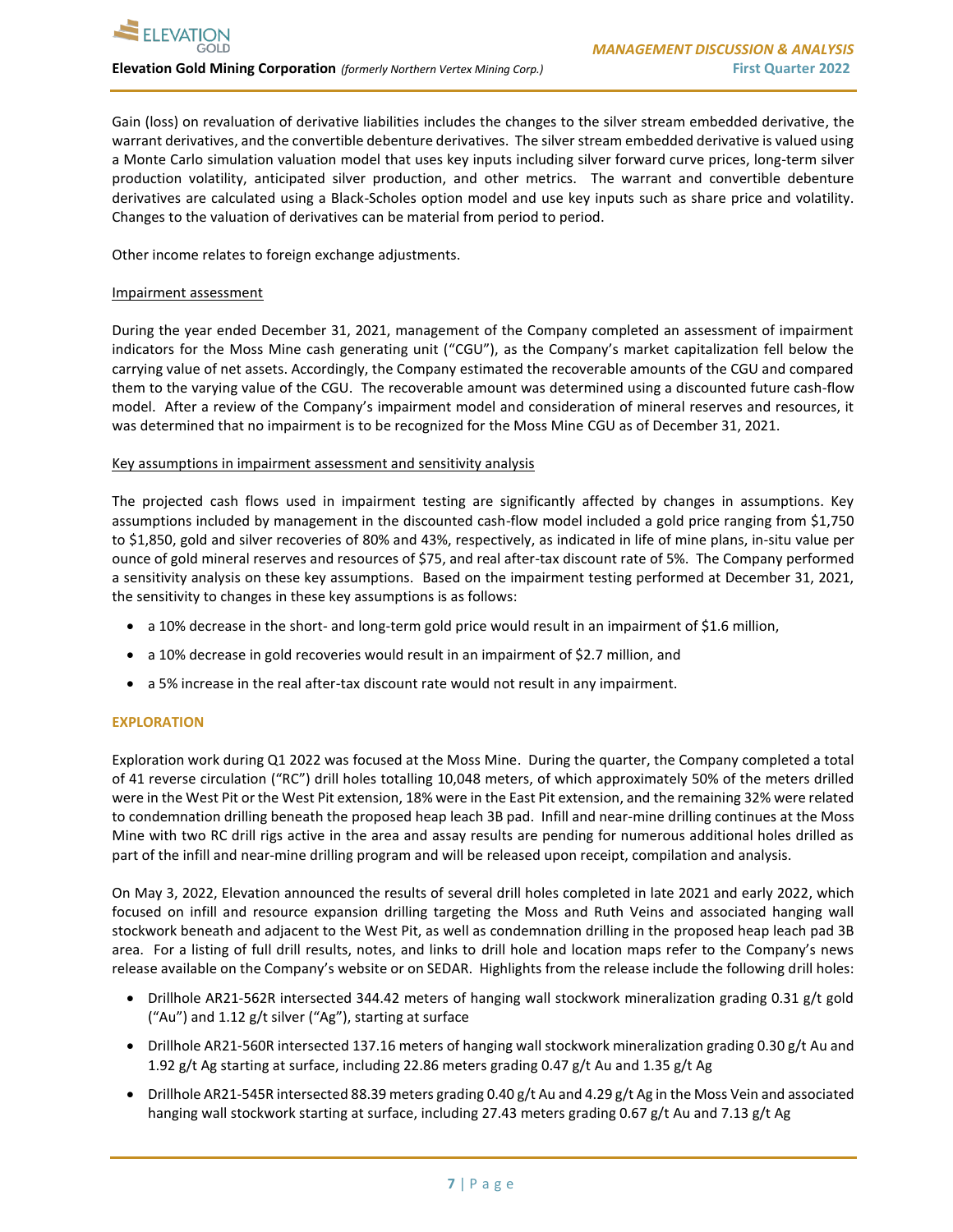• Drillhole AR21-570R, a condemnation drillhole drilled in the proposed 3B Leach Pad area intersected 48.77 meters of stockwork and vein hosted mineralization grading 0.36 g/t Au and 0.82 g/t Ag, including 3.05 meters grading 0.71 g/t Au and 0.90 g/t Ag, 10.67 meters grading 0.47 g/t Au and 1.60 g/t Ag, and 4.57 meters grading 0.65 g/t Au and 0.47 g/t Ag. This mineralization is likely associated with the Rattan Vein system mapped to the west of the current West Pit. Additional drilling is being planned to follow up on these results.

Drilling beneath the active West Pit interested broad intervals of stockwork and vein-hosted epithermal gold-silver mineralization from surface, down to almost 280 meters in depth. The broad zones of silicification and stockwork veining intersected below the current West Pit are reflective of the surface outcrop of the pre-mining surface in this area. Additional similar zones of silicification and stockwork veining crop out in the Midwest and Far West Extension areas of the Moss Property, approximately 750 meters to 1,500 meters, respectively, to the west of the active West Pit, highlighting the potential of finding additional mineralization to the west of the West Pit. Furthermore, recent modelling has suggested that the Moss and Ruth Veins appear to diverge west of the Center Pit, further enhancing the potential for a westward widening of the broad stockwork zones between the two veins to the west of the current mine.

# <span id="page-9-0"></span>**LIQUIDITY AND CAPITAL RESOURCES**

As of March 31, 2022, the Company had cash and cash equivalents of \$14.7 million (December 31, 2021: \$1.1 million). The increase in cash compared to the year ended December 31, 2021, was primarily due to the Company completing an equity financing during Q1 2022 which totalled \$17.2 million (net of transaction costs).

During Q1 2022, working capital increased by \$9.2 million to \$16.1 million. The increase in working capital was primarily due to an equity financing, offset by increases to non-cash derivative liabilities. Working capital, excluding derivatives which are non-cash liabilities, is \$26.7 million.

The Company is in compliance with externally imposed debt covenants relating to its debt facilities and lease obligations as of March 31, 2022.

#### **Cash Flows**

Cash used in operating activities during Q1 2022 was \$6.7 million. Cash used in operating activities for the three months ended March 31, 2021 was \$0.1 million. The reduction compared to the comparative period is due to reduced production/revenue because of lower grade material from the West Pit at the Moss Mine, the advanced stacking program commenced in March 2022 which increased heap leach inventory, and the reduction of accounts payable in Q1 2021.

Cash provided by financing activities during Q1 2022 was \$22.8 million (Q1 2021: cash used of \$0.5 million) which consisted of an equity financing of \$17.2 million and the drawdown of a gold stream facility of \$6 million, offset by debt and lease repayments totalling \$0.3 million.

Cash used in investing activities during Q1 2022 was \$2.5 million (Q1 2021: cash provided of \$6.3 million) which included capital expenditures largely tied to construction and materials to be used for the new heap leach pad and exploration drilling in the quarter.

#### **Use of Proceeds**

During Q1 2022, the Company received net cash proceeds of \$17.2 million (net of financing broker fees paid in cash and regulatory, legal, and accounting fees incurred related to the financing). The funds will be utilized in capital projects and exploration at the Moss Mine, including the building of the heap leach pad 2C, monitoring and production well construction, and exploratory drilling. As of March 31, 2022, most of the funds are yet to be spent and are included in cash and cash equivalents. A portion of the funds (\$2.4 million) was utilized as current working capital immediately prior to the end of Q1 2022 to pay certain trade accounts payables.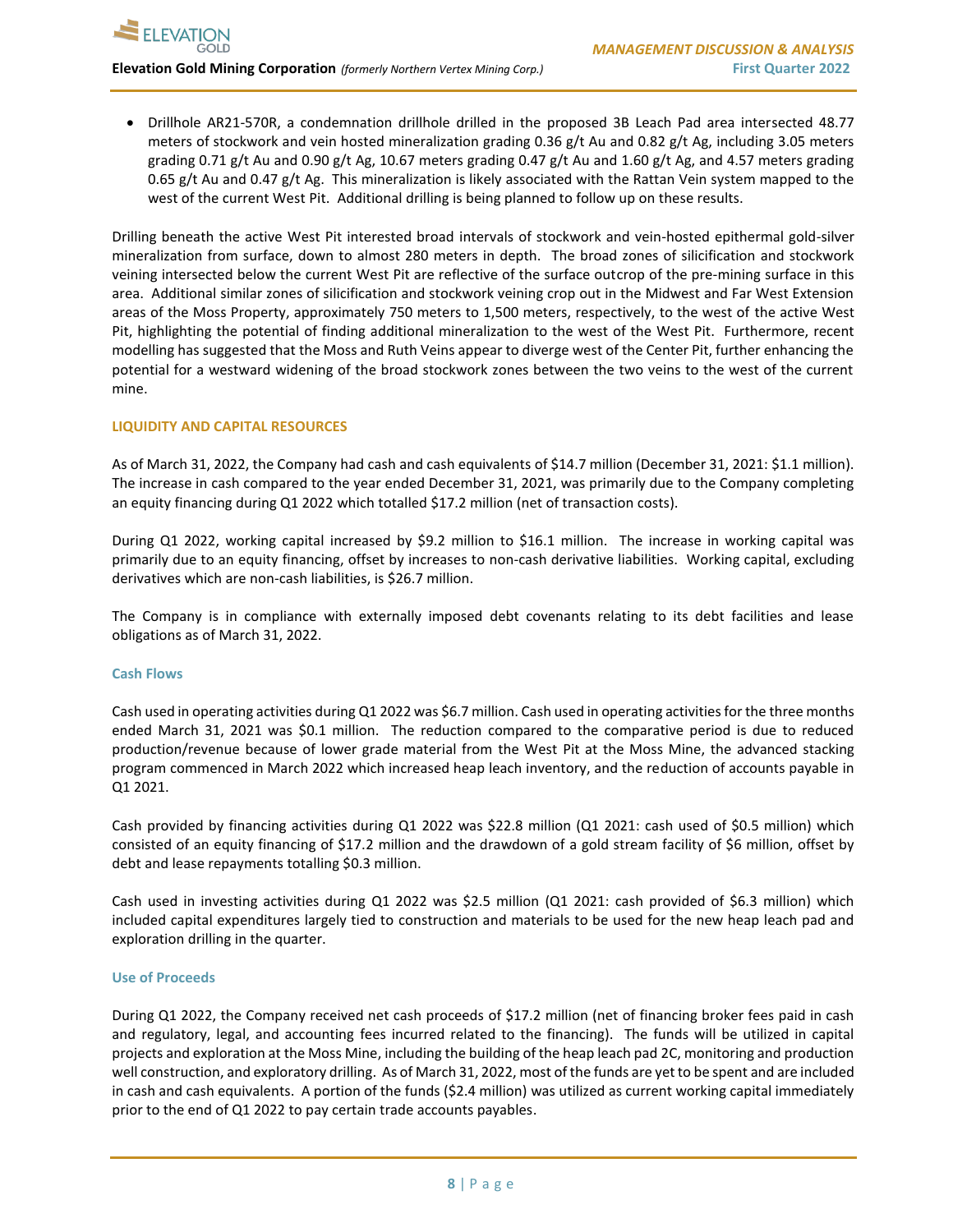As a condition to the acquisition of Eclipse, immediately prior to the effective time of the closing, Eclipse would have total cash, net of current liabilities, of at least CAD \$4.6 million. It was also a condition to the closing of the Transaction that proceeds of at least CAD \$20.0 million be raised by Eclipse in a concurrent financing of subscription receipts. Eclipse completed the required financing and at the time of the acquisition by Elevation, the available funds totaled approximately CAD \$24.1 million. The funds were utilized in 2021 on exploration and development at the Moss Mine (CAD \$7.5 million), exploration and development at the Hercules Project (CAD \$2.6 million), change of control provisions (CAD \$0.6 million), and general corporate purposes (CAD \$13.4 million). Further details are provided in the Company's MD&A for the year ended December 31, 2021.

With the funds available to the Company noted above, the Company was able to achieve the intended business objectives and milestones related to the Moss Mine Project. The funds were utilized to expand the exploration programs and development at the Moss Mine Project through 2021, including upgrading inferred mineral resources to measured and indicated mineral resources, adding new mineral resources proximate to current mineral resources, and further optimizing the planned mining sequence based on improving resource modeling incorporating the exploration results. The funds also allowed the Company to complete exploration of regional targets near the Moss Mine Project, including exploration of medium-term targets and evaluation of potential longer-term targets within the ~10,000 acre claim boundaries. The Company was also able to advance its exploration program at the Hercules Project but did not complete an initial mineral resource estimate by Q1 2022. Funds were diverted to the Moss Mine Project as the exploration results from the Moss Mine Project warranted further funding of development and exploration work ahead of the Hercules Project.

# <span id="page-10-0"></span>**SUBSEQUENT EVENT**

In April 2022, the Company repaid the remaining balance of principal and interest on the short-term loan originally entered into on November 23, 2021. Pursuant to the terms of an early settlement, the Company and the loan holder agreed to reduce the interest rate charged from 18% to 12% per annum on the amount outstanding and the Company paid a total of CAD \$2,834 in principal and interest to repay the short-term loan outstanding in full.

|                                                                            | <b>Three Months Ended</b> |                  |                   |                  |                  |                  |                   |                  |
|----------------------------------------------------------------------------|---------------------------|------------------|-------------------|------------------|------------------|------------------|-------------------|------------------|
| (in thousands of dollars, except per share<br>amounts)                     | Mar. 31,<br>2022          | Dec. 31,<br>2021 | Sept. 30,<br>2021 | Jun. 30,<br>2021 | Mar. 31,<br>2021 | Dec. 31,<br>2020 | Sept. 30,<br>2020 | Jun. 30,<br>2020 |
| Revenue                                                                    | \$13,535                  | \$13,759         | \$12,095          | \$16,590         | \$16,402         | \$25,910         | \$26,829          | \$18,070         |
| Cost of sales                                                              | (13, 624)                 | (17, 834)        | (10, 898)         | (13, 848)        | (13, 282)        | (17, 213)        | (18,608)          | (13, 542)        |
| Operating income from mine operations<br>before depreciation and depletion | 1,517                     | (1, 497)         | 2,910             | 5,028            | 5,297            | 11,807           | 11,955            | 7,285            |
| Income (loss) for the period                                               | (1,707)                   | 874              | 3,535             | 741              | (1, 575)         | 11,675           | (18, 783)         | 3,944            |
| Basic Income (loss) per share                                              | \$ (0.03)                 | \$0.01           | \$0.06            | \$0.01           | \$ (0.03)        | \$0.30           | \$ (0.45)         | \$0.12           |
| Gold ounces produced (oz)                                                  | 6,268                     | 6,739            | 6,526             | 7,054            | 8,787            | 11,124           | 13,083            | 10,530           |
| Gold ounces sold (oz)                                                      | 6,512                     | 6,795            | 6,214             | 8,045            | 8,121            | 11,760           | 12,824            | 9,716            |
| Average realized gold price per ounce (1)                                  | \$1,881                   | \$1,804          | \$1,785           | \$1,793          | 1,801<br>Ś.      | \$.<br>1,898     | \$1,887           | \$1,716          |
| Total Cash Costs per ounce sold (1)                                        | \$1,648                   | \$1,300          | \$1,316           | \$1,168          | \$1,148          | \$<br>894        | \$954             | \$<br>966        |

# <span id="page-10-1"></span>**SUMMARY OF QUARTERLY RESULTS**

(1) This is a non-IFRS measure, for further information refer to the *Non-IFRS Measures* section in this MD&A.

The financial results are most directly impacted by the level of gold production/gold sales and the gold price for each quarter, which are the main drivers of the volatility noted for revenue and operating income from mine operations before depreciation and depletion in the above quarterly information table. Income (loss) for the period can be volatile from quarter to quarter due to the change in the Company's share price and global silver market pricing which will affect the fair value of the Company's derivative instruments related to warrants, convertible debentures, and the silver stream obligation.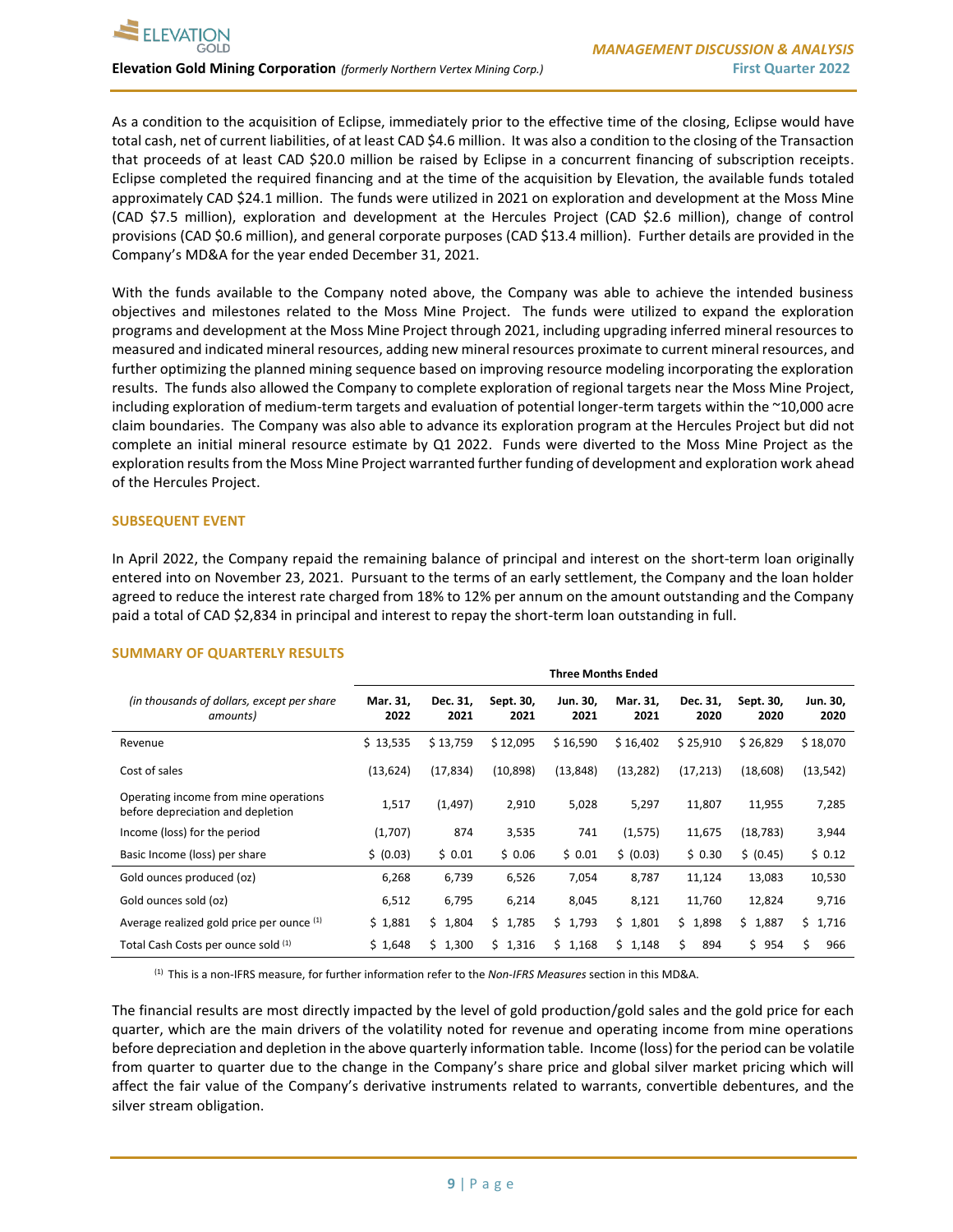For the quarters ended December 31, 2020, and September 30, 2020, the Company achieved significantly higher revenue and operating income from mine operations (before depreciation and depletion) due largely to higher processed grade for each period, at 0.55 g/t gold and 0.69 g/t gold respectively. Income (loss) for the quarter ended September 30, 2020, was negatively impacted by a loss on revaluation of derivative liabilities totalling \$26.3 million driven by higher silver prices and the Company's higher share price as well. This was reversed for the quarter ended December 31, 2020, as the Company recorded a gain of \$10.0 million on revaluation of derivative liabilities.

Since the beginning of 2021, overall grade has been decreasing as the mine entered a phase of lower grade ore processing, which has been the contributing factor in the reduced gold production and ounces sold, while gold prices continue to remain strong across all periods when compared to historical values. As the Company anticipates seeing higher-grade ore being available as the Moss Mine development continues to progress into the East Pit in Q2 2022.

For the three months ended December 31, 2021, cost of sales, operating income from mine operations, and net income were impacted by a write-down of \$5.8 million related to a revised estimate of recoverable silver ounces in its heap leach ore inventory. The impact of this was offset on income for the period by a gain on the revaluation of the derivative liabilities totalling \$7.9 million.

# <span id="page-11-0"></span>**CONTRACTUAL OBLIGATIONS**

|                                          | Within 1                 | $2 - 3$                  |                          | 5+    |        |
|------------------------------------------|--------------------------|--------------------------|--------------------------|-------|--------|
|                                          | year                     | vears                    | 4-5 years                | vears | Total  |
| $Debt^{(1)}$                             | 2,772                    | 1,019                    | 4,235                    | 2,003 | 10,029 |
| Trade and other payables                 | 9,520                    | $\overline{\phantom{a}}$ | $\overline{\phantom{a}}$ | ۰     | 9,520  |
| Lease commitments <sup>(2)</sup>         | 287                      | 421                      | 9                        | -     | 717    |
| Silver stream                            | 2.141                    | 3,570                    | 2,005                    | -     | 7,716  |
| Provision for reclamation <sup>(3)</sup> | $\overline{\phantom{0}}$ | ٠                        | $\overline{\phantom{a}}$ | 7,236 | 7,236  |
|                                          | 14,720                   | 5,010                    | 6,249                    | 9,239 | 35,218 |

At March 31, 2022, the Company had the following contractual obligations outstanding:

 $(1)$  Includes interest due on convertible debenture and debt.

(2) Includes lease obligation and operating lease commitments.

 $(3)$  Represents the undiscounted value of the reclamation provision.

#### <span id="page-11-1"></span>**OFF-BALANCE SHEET ARRANGEMENTS**

At the date of this MD&A, there were no off-balance sheet arrangements that have, or are reasonably likely to have, a current or future effect on the financial performance or financial condition of the Company.

# <span id="page-11-2"></span>**RELATED PARTY TRANSACTIONS**

Related party transactions were incurred in the normal course of business and initially measured at their fair value which is the amount of consideration established and agreed to by the parties. Amounts due to or from related parties are non-interest bearing, unsecured and due on demand.

#### **Key Management and Board of Directors Compensation**

Key management personnel are those persons having authority and responsibility for planning, directing, and controlling the activities of the Company, either directly or indirectly. The Company has identified its members of the Board of Directors and executive officers including its President, Chief Operating Officer, Chief Financial Officer, and the former Chief Executive Officer of the Company.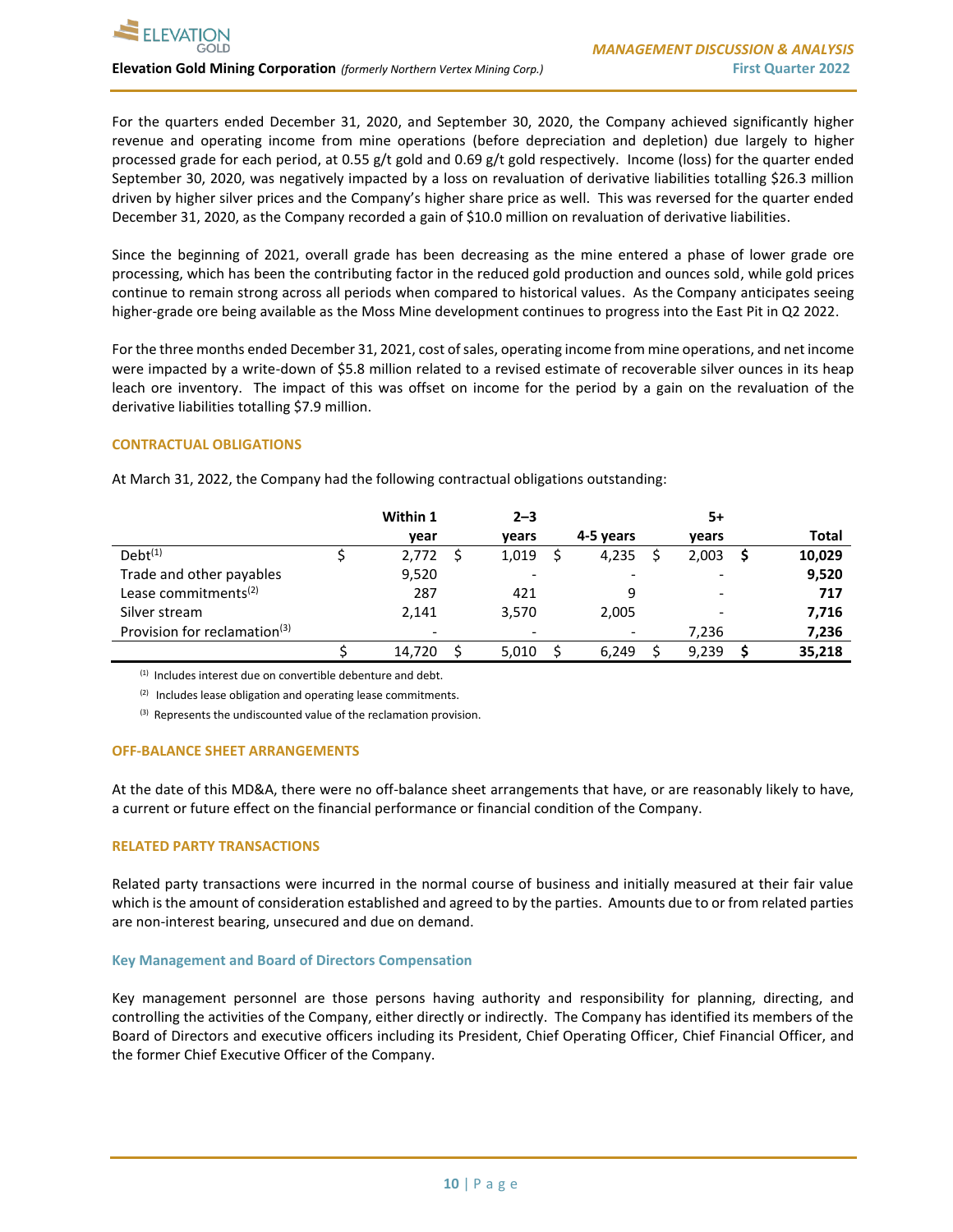**Elevation Gold Mining Corporation** *(formerly Northern Vertex Mining Corp.)* First Quarter 2022

The remuneration of the Company's key management personnel is as follows:

| (in thousands of US dollars)     | <b>Three Months Ended</b><br>March 31, 2022 |     |  | Three Months Ended<br>March 31. 2021 |
|----------------------------------|---------------------------------------------|-----|--|--------------------------------------|
| Salaries and short-term benefits |                                             | 210 |  | 1,060                                |
| Share-based payments             |                                             | 69  |  | 56                                   |

Included in salaries and short-term benefits for the three months ended March 31, 2021 was \$0.7 million of termination payments made to the former Chief Executive Officer of the Company.

#### **Related Party Balances and Activity**

There were no related party balances outstanding as of March 31, 2022. As of December 31, 2021, the Company had a total short term loan outstanding with a director of the Company of \$0.4 million (CAD \$0.5 million). In Q1 2022, the short-term loan was settled concurrently with the closing of the Company's private placement and debt settlement finalized in March 2022 (as disclosed in *Recent Corporate Developments* section for details).

Related party transactions (not otherwise referred to in this note) are as follows for each of the periods presented:

|                              | <b>Three Months Ended</b> | Three Months Ended    |  |                |
|------------------------------|---------------------------|-----------------------|--|----------------|
| (in thousands of US dollars) |                           | <b>March 31, 2022</b> |  | March 31, 2021 |
| Consulting fees              |                           | ۰.                    |  |                |
| Shared office recovery       |                           | $\blacksquare$        |  | (11)           |

Consulting fees charged by companies controlled by two former directors of the Company are included in employee compensation and benefits expenses. Shared office expenses recovered from a company with former directors in common are recorded in corporate administrative expenses. Effective May 21, 2021, concurrent with the two former directors not standing for re-election to the Company's annual general meeting, the related party transactions ceased.

#### **Other Related Party Transactions**

The Company's silver stream agreement and gold prepayment facility are held by Maverix Metals Inc., a company with a director in common with Elevation Gold Mining Corporation. Details of both agreements are disclosed in Notes 8 and 10 of the unaudited condensed interim consolidated financial statements for the three months ended March 31, 2022 and 2021.

#### <span id="page-12-0"></span>**PROPOSED TRANSACTIONS**

As of the date of this MD&A, there were no proposed asset or business acquisitions or dispositions*.* 

#### <span id="page-12-1"></span>**ADOPTION OF NEW ACCOUNTING STANDARDS**

The Company adopted Interest Rate Benchmark Reform - Phase 2: Amendments to IFRS 9, IAS 39, IFRS 4 and IFRS 16 (the "Phase 2 Amendments") effective on January 1, 2021. Interest rate benchmark reform ("Reform") refers to a global reform of interest rate benchmarks, which includes the replacement of some interbank offered rates with alternative benchmark rates. The Phase 2 Amendments provide a practical expedient requiring the effective interest rate to be adjusted when accounting for changes in the basis for determining the contractual cash flows of financial assets and liabilities that relate directly to the Reform rather than applying modification accounting which might have resulted in a gain or loss. In addition, the Phase 2 Amendments require disclosures to assist users in understanding the effect of the Reform on the Company's financial instruments and risk management strategy. The Company' Master Lease Agreement is indexed to London interbank offered rates that have not yet transitioned to alternative benchmark rates at the end of the current reporting period. The Company has determined the adoption of the accounting policy did not have a significant impact on reporting and disclosure.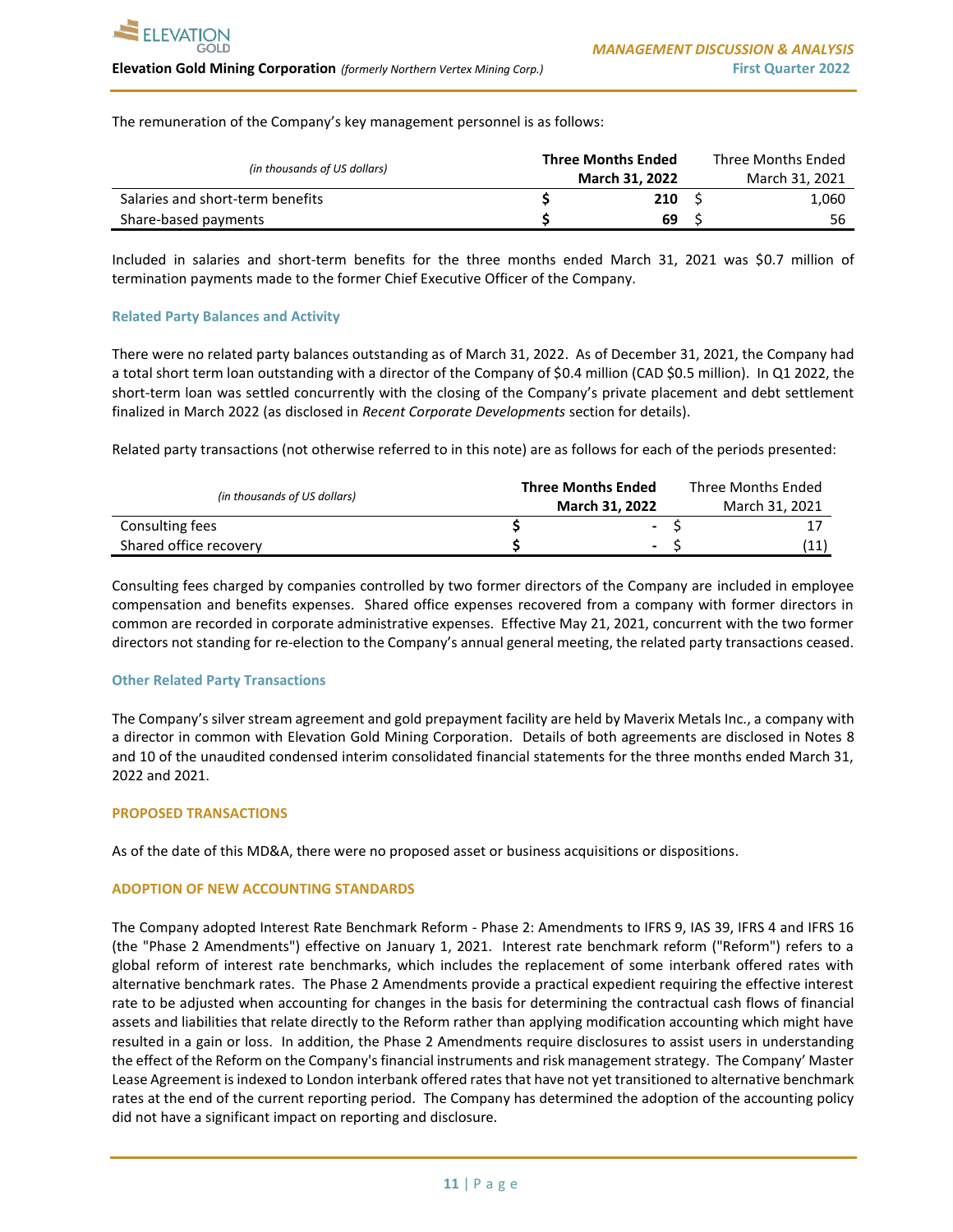#### <span id="page-13-0"></span>**FUTURE ACCOUNTING POLICY CHANGES ISSUED BUT NOT YET IN EFFECT**

There were no future accounting policy changes or pronouncements issued but not yet in effect that may have a significant impact to the Company operations as at March 31, 2022.

#### <span id="page-13-1"></span>**OUTSTANDING SHARE DATA**

The total number of outstanding common shares, stock options, and warrants is as follows:

| As of:                        | May 26, 2022 | <b>March 31, 2022</b> | December 31, 2021 |
|-------------------------------|--------------|-----------------------|-------------------|
| Common shares                 | 110,391,281  | 110,391,281           | 60,863,627        |
| Stock options                 | 3,493,863    | 3,493,863             | 3,848,028         |
| <b>Restricted Share Units</b> | 33.305       | 33.305                | 48.443            |
| Warrants                      | 63,236,714   | 63,236,714            | 11,409,190        |

#### <span id="page-13-2"></span>**FAIR VALUE MEASUREMENTS AND FINANCIAL RISK MANAGEMENT**

The carrying values of cash, trade and other receivables, and trade and other payables approximate their fair values due to the short-term nature of these instruments. In evaluating fair value information, considerable judgment is required to interpret the market data used to develop the estimates. The use of different market assumptions and different valuation techniques may have a material effect on the estimated fair value amounts. Accordingly, the estimates of fair value presented herein may not be indicative of the amounts that could be realized in a current market exchange. The carrying value amount of the Company's financial instruments that are measured at amortized cost (including debt, lease obligation, and silver stream obligation) approximates fair value as they are measured using level 2 assumptions and using inputs other than quoted prices that are observable for the asset or liability either directly or indirectly. Similarly, the carrying value of the Company's derivative instruments, which are recognized at fair value through profit or loss approximates the fair value based on the various valuation techniques associated with those instruments.

#### **Financial Risk Management**

The Company's risk management policies are established to identify and analyse the risks faced by the Company, to set appropriate risk limits and controls and to monitor risks and adherence to market conditions and the Company's activities. The Company has exposure to credit risk, liquidity risk and market risk because of its use of financial instruments.

This note presents information about the Company's exposure to each of the above risks and the Company's objectives, policies, and processes for measuring and managing these risks. Further quantitative disclosures are included throughout the consolidated financial statements. The Board of Directors has overall responsibility for the establishment and oversight of the Company's risk management framework. The Board of Directors has implemented and monitors compliance with risk management policies.

#### **Credit Risk**

Credit risk is the risk of financial loss to the Company if a client or counterparty to a financial instrument fails to meet its contractual obligations. The Company has credit risk in respect of its cash, trade and other receivables, and restricted cash. The Company considers the risk of loss relating to cash and restricted cash to be low because these instruments are held only with a Canadian Schedule I financial institution, a US-chartered commercial bank, and a US government agency. Trade and other receivables as of March 31, 2022 related primarily to goods and services tax and gold sold but for which the funds were not collected prior to the period end. Both amounts in trade and other receivables are expected to be collectible in full due to the nature of the counterparties and previous history of collectability.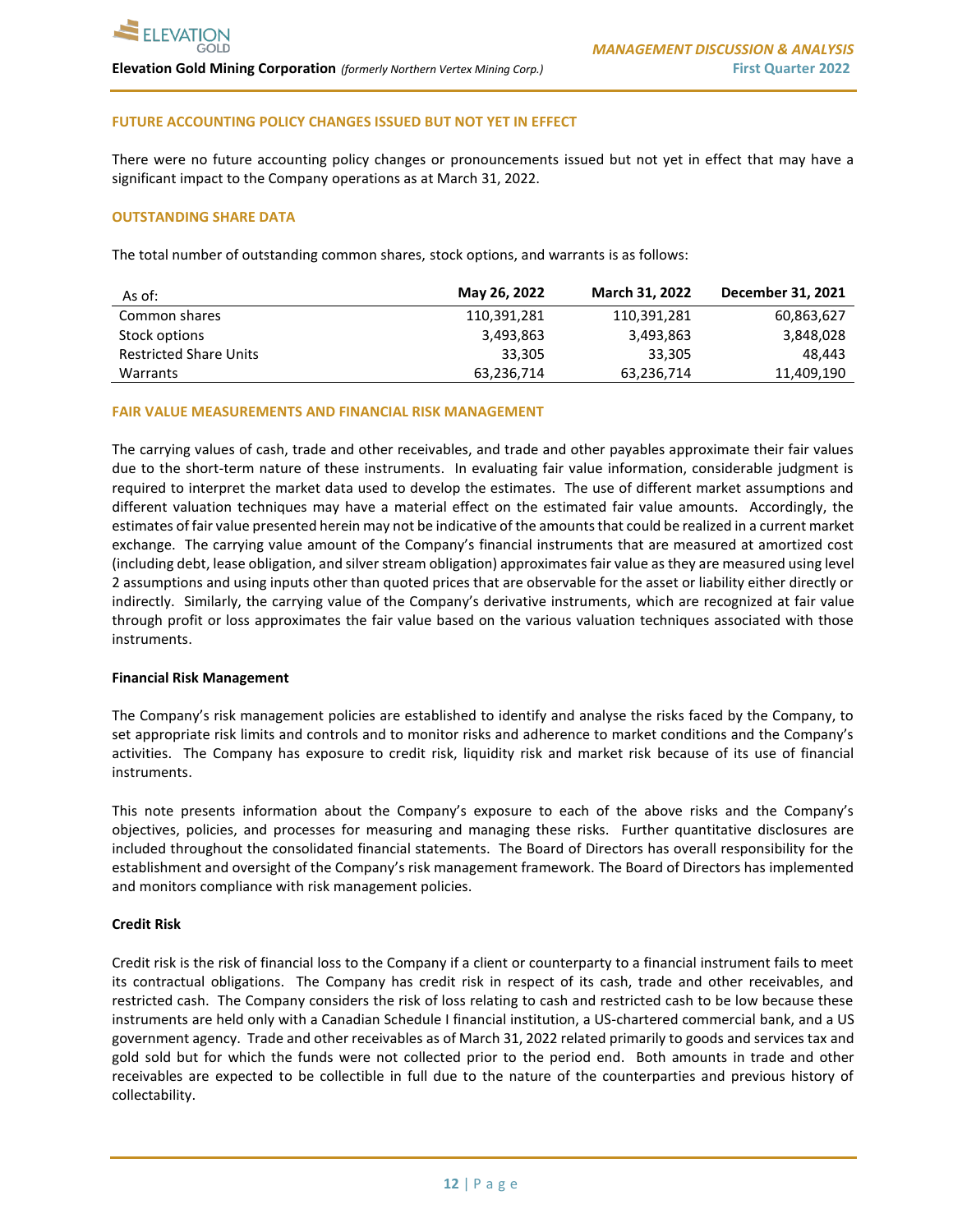

#### **Liquidity Risk**

Liquidity risk is the risk that the Company will incur difficulties meeting its financial obligations as they are due. The Company's approach to managing liquidity is to ensure, as far as possible, that it will have sufficient liquidity to meet its liabilities when due, under both normal and stressed conditions without incurring unacceptable losses or risking harm to the Company's reputation.

The Company manages its liquidity risk through the preparation of budgets and forecasts, which are regularly monitored and updated as management considers necessary and through the Company's capital management activities. A summary of contractual maturities of financial liabilities is included in the section *Contractual Commitments*.

#### **Market Risk**

Market risk consists of currency risk, commodity price risk and interest rate risk. The objective of market risk management is to manage and control market risk exposures within acceptable limits while maximizing returns.

#### Currency risk

Foreign currency exchange rate risk is the risk that the fair values or future cash flows of the Company's financial instruments will fluctuate because of changes in foreign exchange rates. Some of the Company's operating and corporate administration expenditures are incurred in Canadian dollars and the fluctuation of the CAD \$ in relation to US dollar will have an impact on the Company's profitability and the Company's financial assets and liabilities. The Company has assessed the impact to be low. At March 31, 2022, the Company held cash denominated in US dollars of \$3,755 and CAD \$ of \$13,637 (December 31, 2021: USD \$800 and CAD \$211). With other variables unchanged, a 1% increase on the USD/CAD exchange rate would increase debt by \$239. The Company has not entered into any formal arrangements to hedge currency risk but does maintain cash balances within each currency.

#### Commodity price risk

The Company is subject to commodity price risk from fluctuations in the market prices for gold and silver. Commodity price risks are affected by many factors that are outside the Company's control including global or regional consumption patterns, the supply of and demand for metals, speculative activities, the availability and costs of metal substitutes, inflation, and political and economic conditions. The value of the silver stream embedded derivative will fluctuate with changes in the price of silver which will affect future earnings. Management closely monitors trends in commodity prices of gold and other precious and base metals as part of its routine activities, as these trends could significantly impact future cash flows.

#### Interest rate risk

Interest rate risk is the risk that the fair values or future cash flows of the Company's financial instruments will fluctuate because of changes in market interest rates. Interest rate risk arises from the interest rate impact on cash, which is held at variable market rates, and is exposed to interest rate risk on its outstanding borrowings. With other variables unchanged, a 1% increase on the Company's floating rate debt would increase annual interest expense by \$29. The Company closely monitors its exposure to interest rate risk and has not entered into any derivative contracts to manage this risk.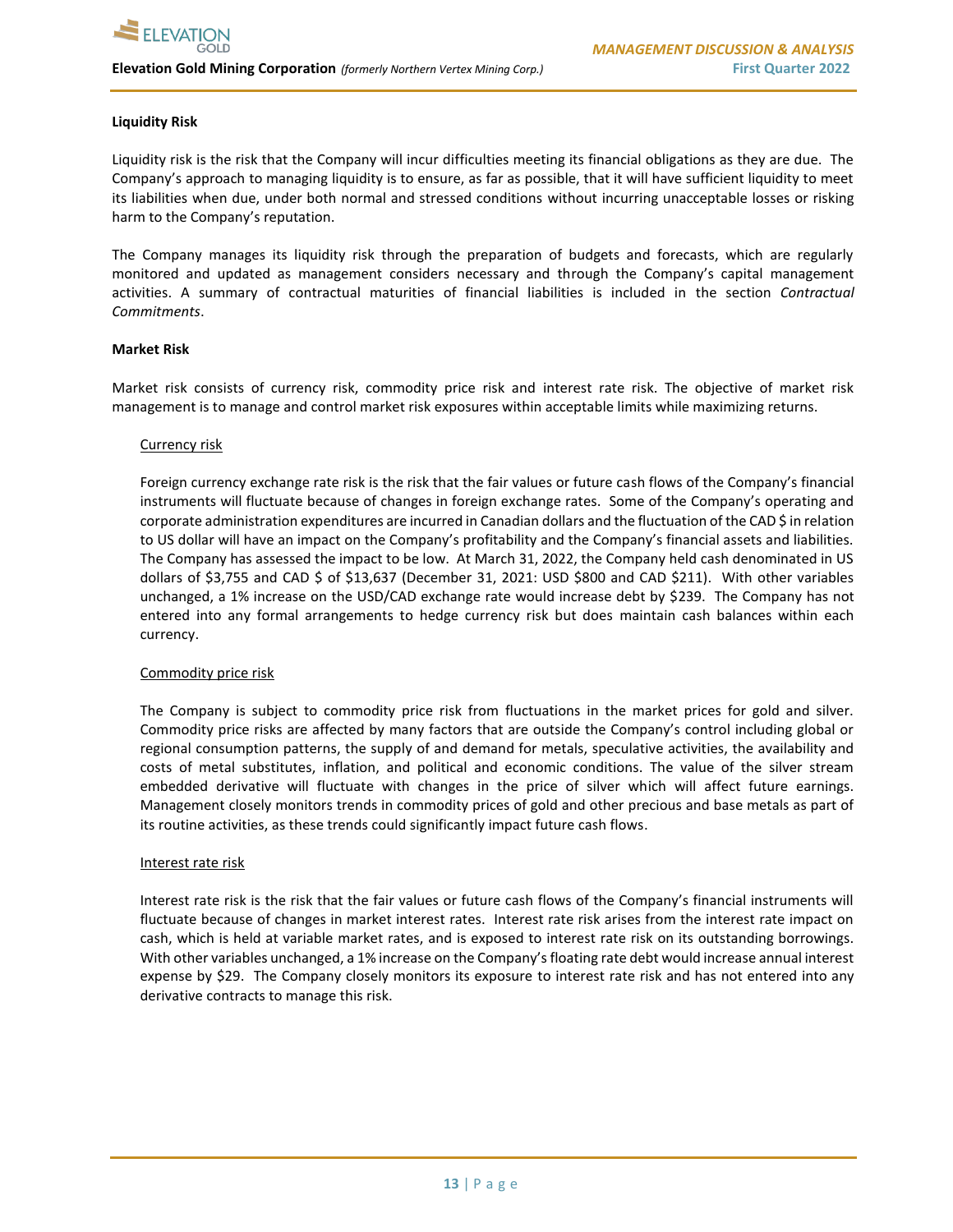#### <span id="page-15-0"></span>**NON-IFRS PERFORMANCE MEASURES**

The Company has included certain non-IFRS measures in this MD&A. The Company believes that these measures, in addition to measures prepared in accordance with IFRS, provide investors an improved ability to evaluate the underlying performance of the Company and to compare it to information reported by other companies. The non-IFRS measures are intended to provide additional information and should not be considered in isolation or as a substitute for measures of performance prepared in accordance with IFRS. These measures do not have any standardized meaning prescribed under IFRS, and therefore may not be comparable to other issuers. All dollar amounts are expressed in thousands of USD, except for amounts expressed as USD per ounce.

#### **Total Cash Costs and Total Cash Costs per Ounce of Gold Sold**

Total cash costs is a common financial performance measure in the gold mining industry but has no standard meaning. The Company reports total cash costs on a gold ounce sold basis. The Company believes that, in addition to measures prepared in accordance with IFRS, such as revenue, certain investors can use this information to evaluate the Company's performance and ability to generate operating earnings and cash flow from its mining operations. Management uses this metric as an important tool to monitor the Moss mine's operating cost and performance.

Total cash costs include cost of sales such as mining, processing, maintenance, site administration, royalties, selling costs and changes in inventories as well as site-based share compensation less non-cash depreciation and depletion and silver revenue divided by gold ounces sold to arrive at total cash costs per ounce of gold sold. Other companies may calculate this measure differently.

#### **Total AISC and AISC per Ounce of Gold Sold**

The Company believes that AISC more fully defines the total costs associated with the operation of the Moss mine and producing gold. The Company calculates AISC as the sum of total cash costs (as described above), sustaining capital expenditures, accretion on decommissioning and restoration provision, treatment and refinery charges netted against revenue and corporate administrative expenses, all divided by gold ounces sold to arrive at a per ounce amount. Other companies may calculate this measure differently because of differences in underlying principles and policies applied. Differences may also arise due to a different definition of sustaining versus non-sustaining capital.

The following table reconciles these non-IFRS measures to the most directly comparable IFRS measure disclosed in the financial statements.

| (in thousands of dollars, except per ounce figures) | <b>Three Months Ended</b><br><b>Three Months Ended</b><br>March 31, 2021 <sup>(1)</sup><br>March 31, 2022 |     |          |
|-----------------------------------------------------|-----------------------------------------------------------------------------------------------------------|-----|----------|
| Gold ounces sold                                    | 6,512                                                                                                     |     | 8,121    |
| Cost of sales                                       | \$<br>13,625                                                                                              | \$  | 13,282   |
| Less: Depreciation and depletion                    | (1,607)                                                                                                   |     | (2, 177) |
| Add: Refining and transportation                    | 49                                                                                                        |     | 94       |
| Less: Silver and other bi-product revenue           | (1, 335)                                                                                                  |     | (1,873)  |
| <b>Total Cash Costs</b>                             | 10,732                                                                                                    |     | 9,326    |
| Sustaining capital expenditures                     | 3,037                                                                                                     |     | 7,181    |
| Accretion                                           | 119                                                                                                       |     | 68       |
| Corporate administration                            | 751                                                                                                       |     | 1,573    |
| <b>Total AISC</b>                                   | 14,639                                                                                                    | \$. | 18,148   |
| Cash Costs per ounce of gold sold                   | 1,648                                                                                                     | \$  | 1,148    |
| AISC per ounce of gold sold                         | \$<br>2,248                                                                                               | \$  | 2,235    |

<sup>(1)</sup> Prior period comparable for Q1 2021 did not include corporate administration costs in its calculation of AISC, however, for the purposes of conforming to the current period calculation, corporate administration was included in both periods.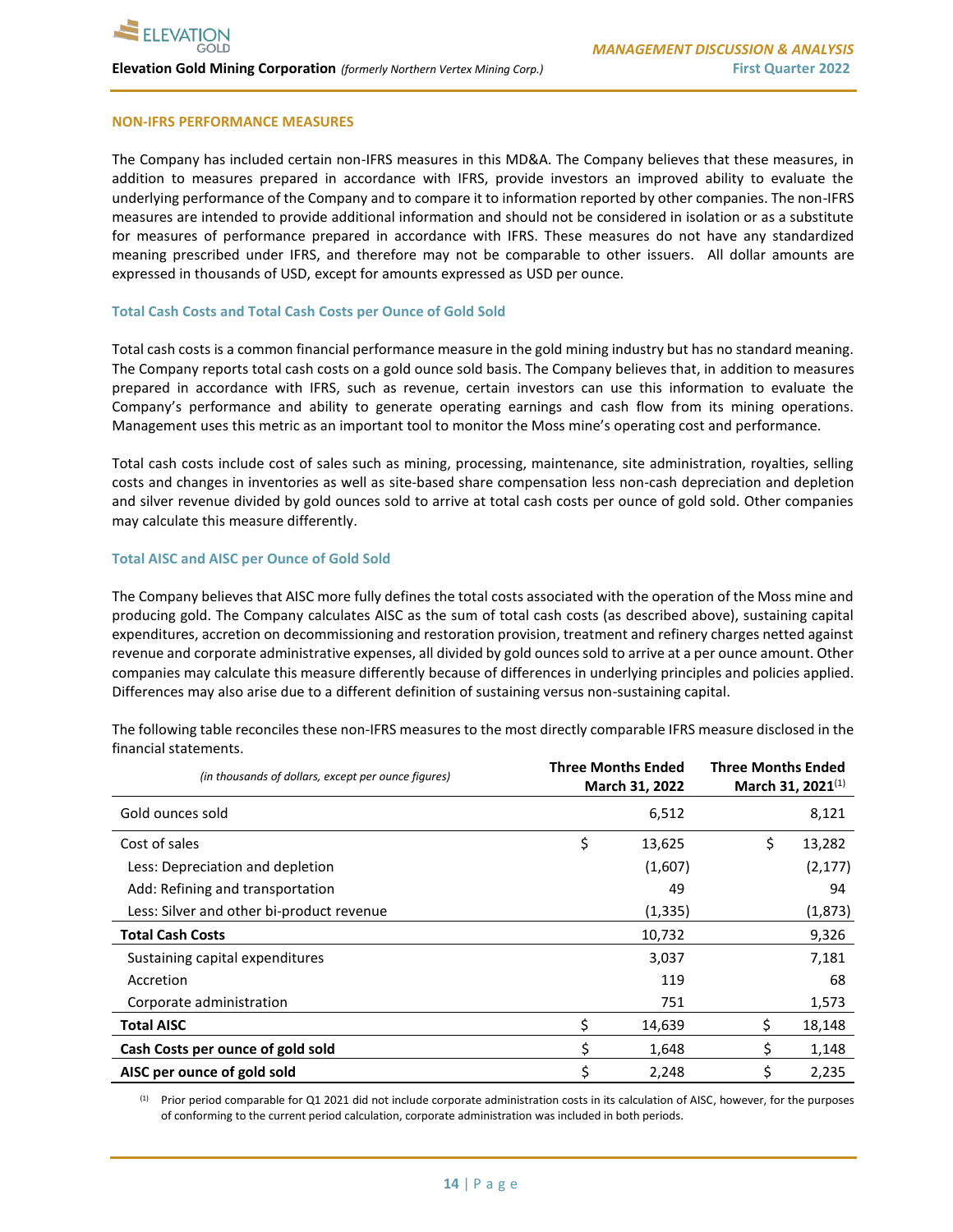AISC for the three months ended March 31, 2022, is higher than the three months ended March 31, 2021 due to the reduction in grade compared to the prior period quarter, dropping from 0.48 grams per tonne to 0.35 grams per tonne.

#### **Average Realized Price of Gold and Average Realized Cash Margin per Gold Ounce Sold**

Average realized price and average realized cash margin per ounce sold are used by management and investors to better understand the gold price and cash margin realized throughout a period.

Average realized price is calculated as revenue per the Consolidated Statements of Income (loss) and Comprehensive Income (loss) of the Company's for each of the periods presented with adjustments as noted below, less silver revenue divided by gold ounces sold. Average realized cash margin represents the average realized price per gold ounce sold less total cash costs per ounce sold.

| (in thousands of dollars, except per ounce figures) | <b>Three Months Ended</b><br>March 31, 2022 |         | <b>Three Months Ended</b><br>March 31, 2021 |          |  |
|-----------------------------------------------------|---------------------------------------------|---------|---------------------------------------------|----------|--|
| <b>Gross Revenue</b>                                | S                                           | 12.249  |                                             | 14,622   |  |
| Gold ounces sold                                    |                                             | 6,512   |                                             | 8,121    |  |
| Average realized price per ounce sold               |                                             | 1,881   |                                             | 1,801    |  |
| Less: cash cost per ounce sold                      |                                             | (1,648) |                                             | (1, 148) |  |
| Average realized margin per gold ounce sold         |                                             | 233     |                                             | 653      |  |

#### <span id="page-16-0"></span>**RISKS AND UNCERTAINTIES**

The Company is subject to various business, financial, operational, and other risks, uncertainties, contingencies and other factors which could materially adversely affect the Company's future business, operations, and financial condition and could cause such future business, operations and financial condition to differ materially from the forward-looking statements and information contained in this MD&A.

The nature of the Company's activities and the locations in which it operates mean that the Company's business generally is exposed to significant risk factors, known and unknown, many of which are beyond its control.

For a comprehensive discussion of risks faced by the Company, which may cause the actual financial results, performance or achievements of the Company to be materially different from the Company's estimated future results, performance or achievements expressed or implied by forward-looking information or forward-looking statements, please refer to the Company's latest Annual Information Form ("AIF"), filed on [www.sedar.com.](http://www.sedar.com/)

#### <span id="page-16-1"></span>**INTERNAL CONTROLS OVER FINANCIAL REPORTING**

In compliance with the Canadian Securities Administrators' Regulation, the Company has filed certificates signed by the President and the Chief Financial Officer ("CFO") that, among other things, report on the design of disclosure controls and procedures and the design of internal controls over financial reporting.

Disclosure controls and procedures have been designed to provide reasonable assurance that all relevant information required to be disclosed by the Company is accumulated and communicated to senior management as appropriate and recorded, processed, summarized, and reported to allow timely decisions with respect to required disclosure, including in its annual filings, interim filings or other reports filed or submitted by it under securities legislation.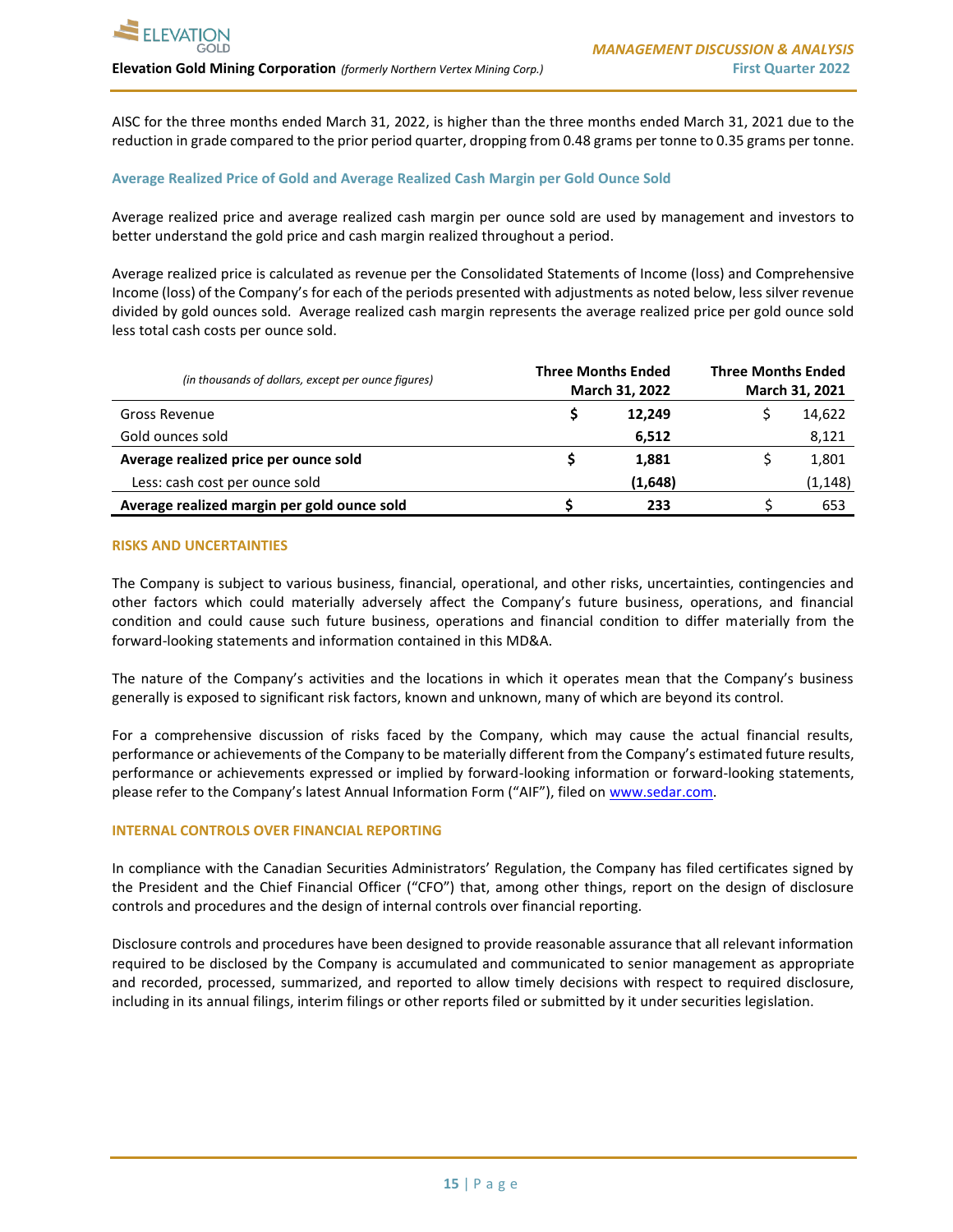Management, including the President and CFO, is responsible for establishing and maintaining adequate internal control over financial reporting. Management believes that any system of internal control over financial reporting, no matter how well conceived and operated, has inherent limitations. As a result, even those systems designed to be effective can provide only reasonable, not absolute, assurance that the objectives of the control system are met. There have been no changes in Elevation's internal control over financial reporting during the three months ended March 31, 2022, that have materially affected, or are reasonably likely to materially affect, our internal control over financial reporting.

# <span id="page-17-0"></span>**CAUTIONARY NOTE REGARDING FORWARD-LOOKING INFORMATION**

This MD&A contains statements that constitute "forward-looking statements" within the meaning of National Instrument 51-102, Continuous Disclosure Obligations of the Canadian Securities Administrators. Forward-looking statements often, but not always, are identified by the use of words such as "seek", "anticipate", "believe", "plan", "estimate", "expect", "targeting" and "intend" and statements that an event or result "may", "will", "should", "could", or "might" occur or be achieved and other similar expressions. Forward-looking statements in this MD&A include but are not limited to statements regarding the Company's future exploration and development plans and expenditures, the satisfaction of rights and performance of obligations under agreements to which the Company is a party, the ability of the Company to hire and retain employees and consultants and estimated administrative and other expenditures.

The forward-looking statements that are contained in this MD&A involve a number of risks and uncertainties. As a consequence, actual results might differ materially from results forecast or suggested in these forward-looking statements. Some of these risks and uncertainties are identified under the heading *Risks and Uncertainties* in this MD&A. Additional information regarding these factors and other important factors that could cause results to differ materially may be referred to as part of forward-looking statements. The forward-looking statements are qualified in their entirety by reference to the important factors discussed under the heading *Risks and Uncertainties* and to those that may be discussed as part of forward-looking statements. Forward-looking statements involve known and unknown risks, uncertainties, assumptions and other factors that may cause the actual results, performance or achievements of the Company to be materially different from any future results, performance or achievements expressed or implied by the forward-looking statements. Factors that could cause the actual results to differ include market prices, exploration success, continued availability of capital and financing, inability to obtain required regulatory approvals and general market conditions. These statements are based on a number of assumptions, including assumptions regarding general market conditions, the timing and receipt of regulatory approvals, the ability of the Company and other relevant parties to satisfy regulatory requirements, the availability of financing for proposed transactions and programs on reasonable terms and the ability of third-party service providers to deliver services in a timely manner. Forward-looking statements contained herein are made as of the date of this MD&A and the Company disclaims any obligation to update any forward-looking statements, whether as a result of new information, future events or results or otherwise, except as may be required by law. If the Company does update one or more forwardlooking statements, no inference should be drawn that it will make additional updates with respect to those or other forward-looking statements. There can be no assurance that forward-looking statements will prove to be accurate, as actual results and future events could differ materially from those anticipated in such statements. Accordingly, readers should not place undue reliance on forward-looking statements.

#### <span id="page-17-1"></span>**NOTE TO U.S. INVESTORS**

This document uses the terms "Measured", "Indicated" and "Inferred" Resources. U.S. investors are advised that while such terms are recognized and required by Canadian regulations, the United States Securities and Exchange Commission does not recognize them. "Inferred Mineral Resources" have a great amount of uncertainty as to their existence, and as to their economic and legal feasibility. It cannot be assumed that all or any part of an Inferred Mineral Resources will ever be upgraded to a higher category. Under Canadian rules, estimates of inferred Mineral Resources may not form the basis of feasibility or other economic studies. U.S. investors are cautioned not to assume that all or any part of Measured or Indicated Mineral Resources will ever be converted into Mineral Reserves. U.S. investors are also cautioned not to assume that all or any part of an inferred Mineral Resource exists, or is economically or legally mineable.